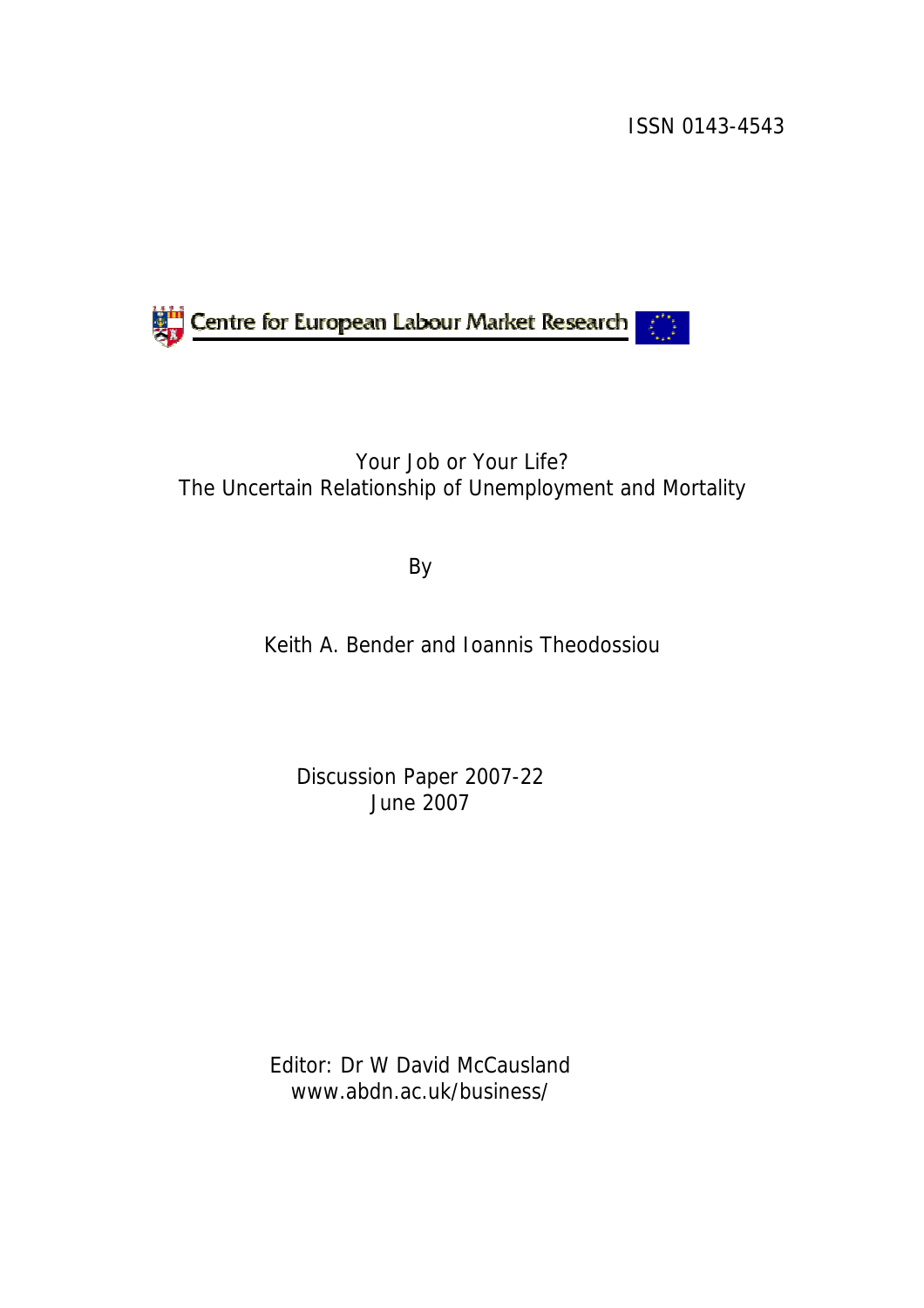ISSN 0143-4543



## Your Job or Your Life? The Uncertain Relationship of Unemployment and Mortality

By

Keith A. Bender and Ioannis Theodossiou

Discussion Paper 2007-06 June 2007

Editor: Dr W David McCausland www.abdn.ac.uk/business/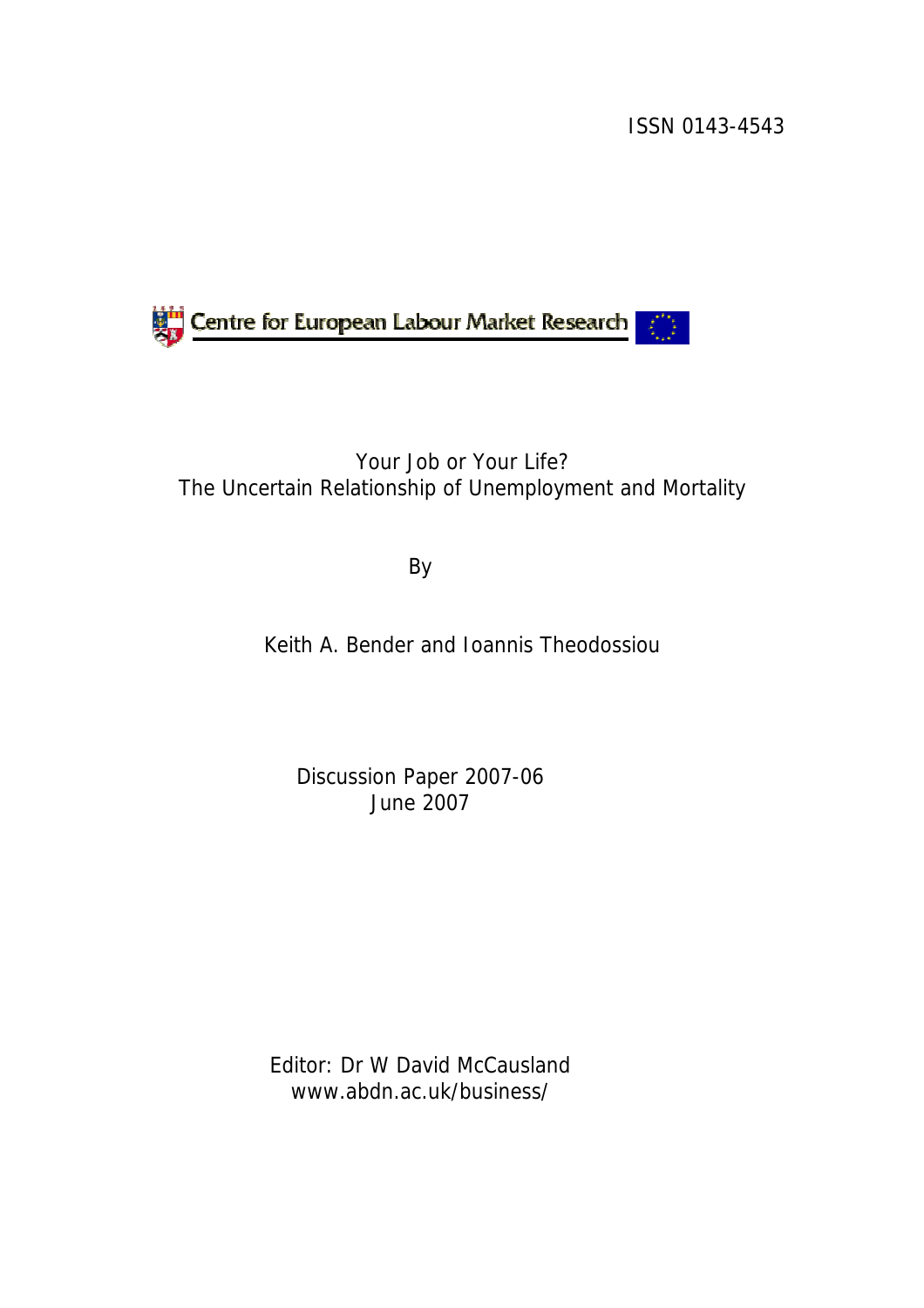## **Your Job or Your Life?**

## **The Uncertain Relationship of Unemployment and Mortality**

Keith A. Bender\* and Ioannis Theodossiou\*\*

#### **Abstract:**

Contrary to the epidemiological literature, some studies find that increases in unemployment decrease mortality. Using US state level data on unemployment, mortality and other covariates for 1974 to 2003, this paper revisits this issue by, first, allowing for transitory and permanent effects of unemployment and, second, by allowing for cross-panel correlations. The results show that most mortality measures increase with contemporaneous unemployment and indicate that increases in long-run unemployment increase mortality.

**Keywords:** Mortality, Unemployment, Cross-Sectional times-series models, Feasible GLS

JEL: J64, I10

\* (corresponding author) Associate Professor, Department of Economics, University of Wisconsin-Milwaukee, PO Box 413, Milwaukee, WI 53201, USA; phone: (414) 229-4761; fax: (414) 229-3860; email: kabender@uwm.edu

\*\* Professor, Department of Economics, University of Aberdeen, Aberdeen AB24 3QY, SCOTLAND, UK, email: theod@abdn.ac.uk

**Acknowledgements**: Thanks go to John Skåtun, Ian McAvinchey, and seminar participants at the Economic Analysis Department, Universidad Autónoma de Madrid for helpful comments.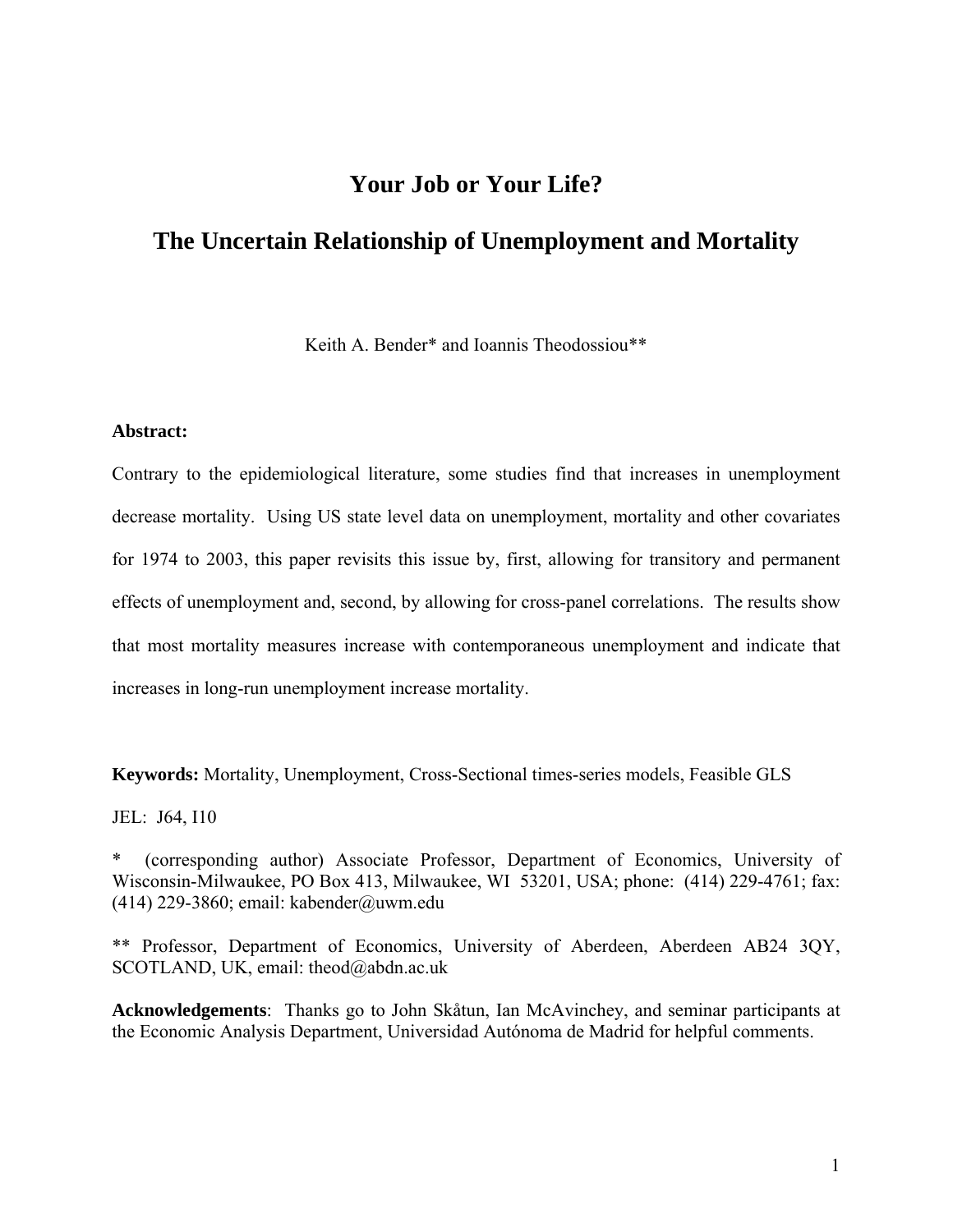#### **Your Job or Your Life? The Uncertain Relationship of Unemployment and Mortality**

#### **I. Introduction**

On an intuitive level, one should expect a strong relationship between health and socio-economic status. As income increases, health should be expected to increase (or mortality to decrease) as better living standards enhance health. Likewise, as unemployment increases, health would be expected to deteriorate (and mortality increase) since the unemployed generally have lower living amenities and less access to health care, particularly in the US where health insurance is provided primarily through employment.

The above conjectures are supported by a substantial body of research which provides evidence on the detrimental effects of low socio-economic status (typically proxied by low income and unemployment) on individuals' health. Higher socioeconomic status, indicated usually by employment characteristics and financial position in the economic strata, is associated with better physical health (Blakely *et al*., 2002; Ecob and Davey-Smith, 1999; Grundy and Holt, 2000; Wagstaff *et al*., 2001), improved emotional and psychological health (Everson et al., 2002; Theodossiou, 1998), and reduced risk of mortality (Gardner and Oswald, 2004; Goldman *et al*., 1995; Van Rossum *et al*., 2000).

However, there is a debate over whether unemployment increases or decreases health. On the one hand, there is a large body of literature suggesting that unemployment leads to deteriorating health. Stern (1983), Creed (1998), and Ungváry *et al*. (1999) review the existing evidence of the various pathways through which unemployment affects individual health. They find that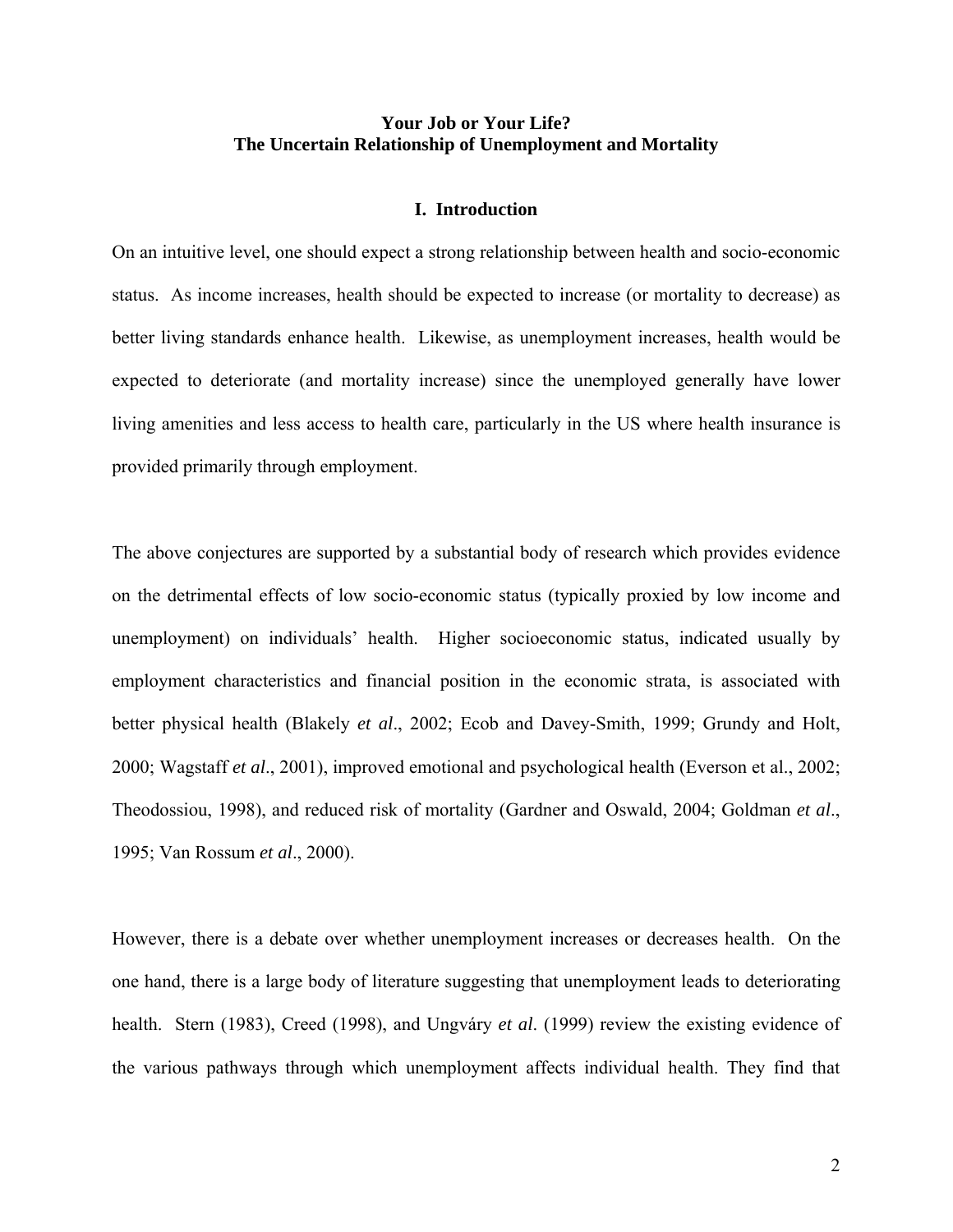unemployment is detrimental to the individual's standard of living and financial resources. Restricted financial resources can lead to poor nutrition and probable restriction to access to medical health care when needed. As Martikainen and Valkonen (1996 and 1998) indicate, this may cause increased physical morbidity and mortality. Martikainen and Valkonen (1996) show that individuals who experience unemployment are found to exhibit greater mortality rates compared to their employed counterparts, after controlling for demographic and socioeconomic indicators. Furthermore, Morris *et al*. (1994) show that not only unemployment experience, but also the duration of unemployment spells, increase the risk of mortality after controlling for potential confounders such as age, race, marriage, income, and occupational class. Finally, Brenner (1979) and Brenner and Mooney (1982) demonstrate the detrimental effects of recessions on mortality. In fact, Brenner (2005) reviews a wide epidemiological literature that provides consistent evidence of a positive relationship between unemployment and mortality.

On the other hand, despite the intuitive appeal of this evidence concerning the positive macrorelationship between unemployment and mortality and its consistency with micro evidence regarding the effect of unemployment experience on the individual's health status, a number of findings cast doubt on its validity. This view dates from the work of Thomas (1927) who finds procyclical fluctuation of mortality. Importantly Ruhm (2000, 2003) reexamines the issue of the unemployment-mortality relationship by applying a fixed-effects model in a state-level study for US. His results show that economic upturns, by decreasing the unemployment rate, have a negative effect on physical health; contrary to the notion that unemployment worsens health, physically and mentally. Other papers in this vein include Gerdtham and Ruhm (2003) and Neumayer (2004).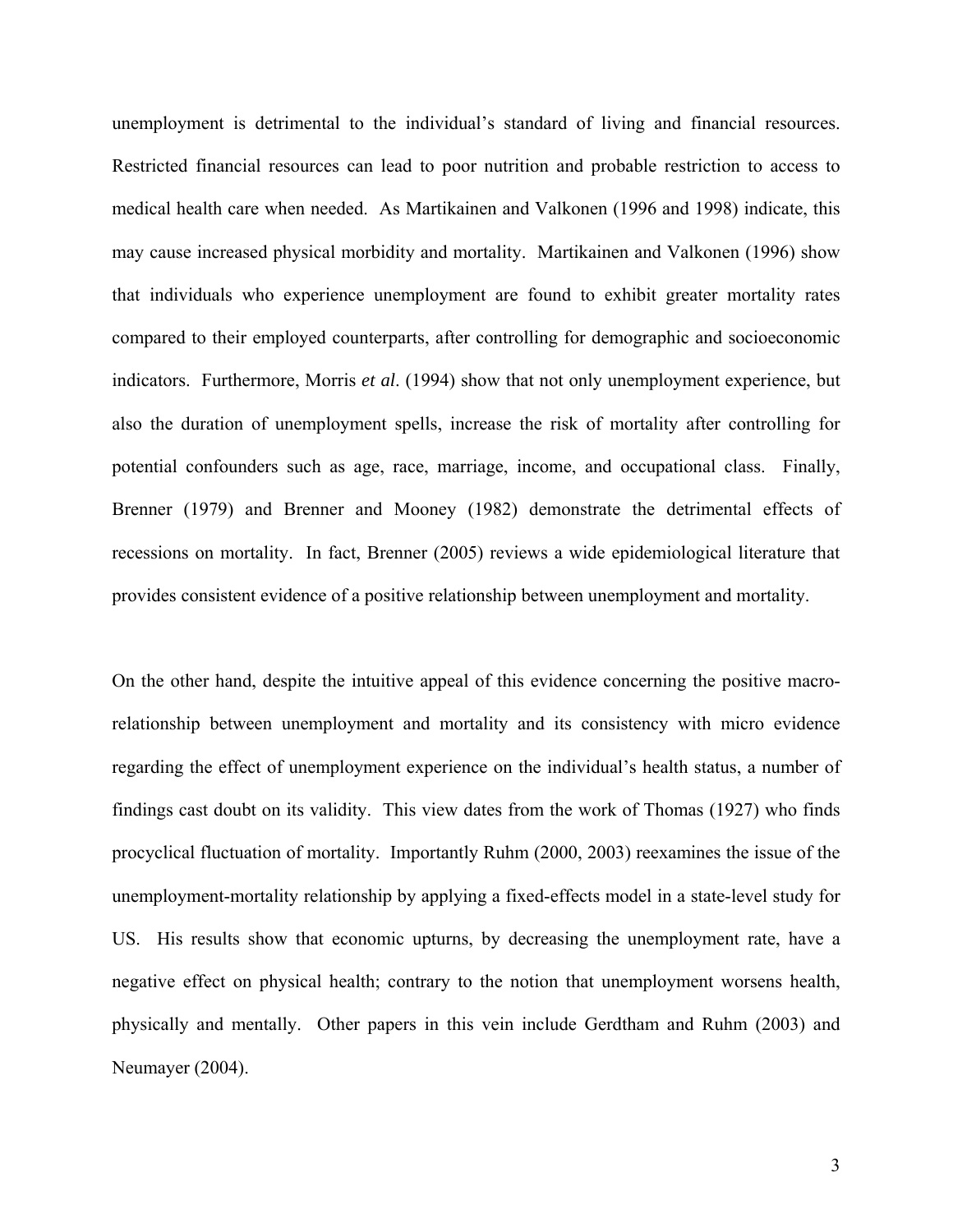These studies imply that recessions and thus high unemployment rates are beneficial to population health. The above authors justify their empirical conclusions by arguing that during recessions health improves as individuals both improve their dietary habits and reduce lifestyle habits detrimental to health such as smoking and drinking (e.g. Ruhm, 2000, p. 637) and identify at least three reasons as to why increasing employment rates negatively affect individual health: (i) non-market leisure decreases, reducing the possibility of health enhancing activities such as exercise; (ii) in a growing economy, there should be an increase in hazardous working conditions, physical exertion and in working hours; (iii) the availability of higher income increases the propensity of individuals to take risks and to indulge in activities such as smoking drinking and excessive eating of high fat diets.

Yet, these claims are not supported by available medical evidence. On the contrary, it is unemployment that appears to be associated with stress, adoption of unhealthy lifestyles such as increased smoking. Stern (1983) argues that this link is probably established due to the increased psychological "burden" and the stress the unemployed individuals feel. Wood *et al*. (1999) argue that people of lower socioeconomic status are significantly more likely to adopt a sedentary lifestyle, to be overweight, and to smoke. Morris *et al*. (1992) finds that bodyweight increases during unemployment. Other studies such as Hammarström (1994) and Morris *et al*. (1994) show that smoking and drinking are more common and nutrition is worse among the unemployed compared to those who are working. Finally, high levels of unemployment rates are found to be accompanied with higher incidence of psychological and behavioral disorders by Morrell *et al*. (1994) and Theodossiou (1998), psychosomatic diseases, and suicide or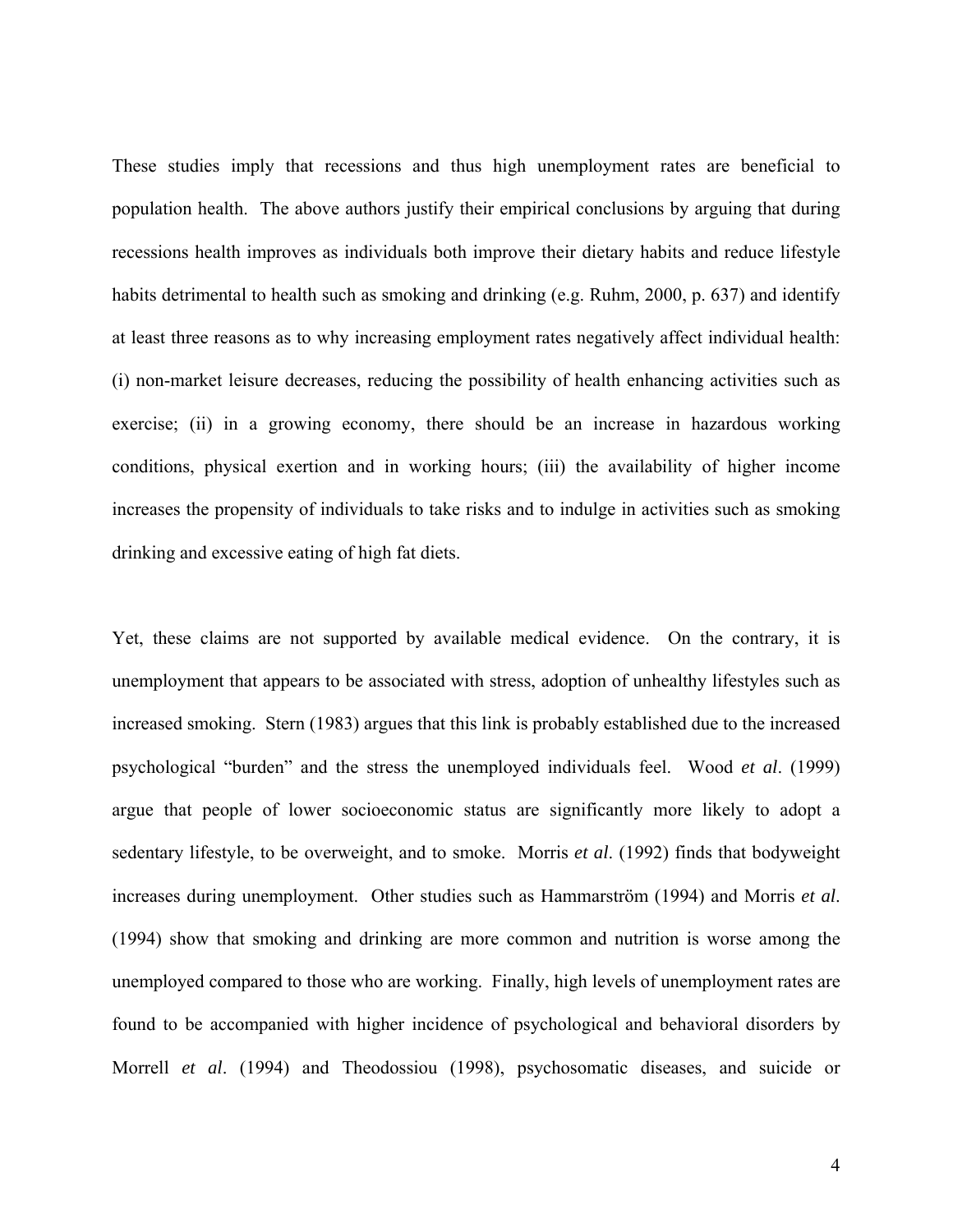parasuicide by Moser *et al*. (1986), Junankar (1991), and Ungváry *et al*. (1999). Morrell *et al*. (1993), Yang and Lester (1995), Lester (2001), and Lewis and Sloggett (1998) investigate individuals' reactions to unemployment and find that economic recessions appear to trigger acts of violence, suicide and homicide.

Complicating the issue is the statistical way to estimate the relationships. In cases where nonindividual data are used, some studies (such as the Brenner citations above as well as others) examine 'between effects' focusing on differences in the health-unemployment relationship across countries or states. However, Ruhm's studies focus on 'within effects' by holding state fixed effects constant. Unfortunately, there are no econometric tests which identify the most appropriate approach.

Furthermore, there may be both short- and long-run effects at work that move in opposite directions. The effects described by Ruhm, for instance, might be salient in the short-run, while the medical evidence of the effects of unemployment on negative health behaviors might manifest when a longer run is considered. Ultimately, it is important to know if there are countervailing forces, since the implication of Ruhm's research (in the extreme, certainly) is that public policy might even encourage unemployment if its goal is to decrease mortality.

All in all, the above literature highlights a lack of consistency regarding both the sign of the unemployment-mortality relationship and the mechanisms that link these two phenomena. This paper uses Ruhm (2000)'s work as a point of departure to further explore the unemployment – mortality relationship in three ways. First, it updates the data through the year 2003. Second, it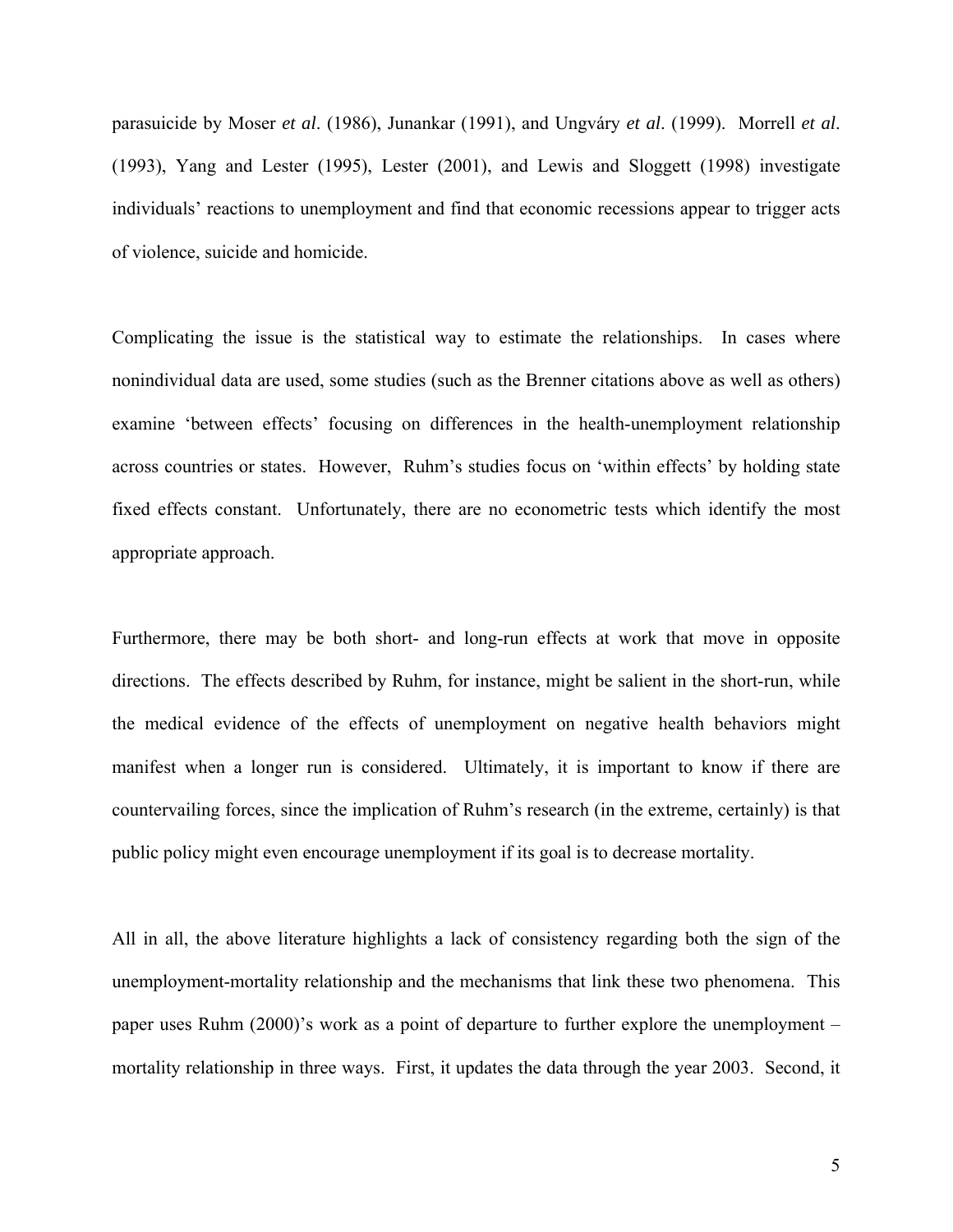explicitly incorporates time in the estimation framework by examining the short- and long-run effects of changes in unemployment on mortality. Finally, it estimates a model which controls for cross-panel correlations. The results show that the conclusions reached by Ruhm (2000) are not as straightforward as originally thought and that the short-run effects found by Ruhm while statistically significant are relatively small compared to the increased mortality arising from increased long-run unemployment.

#### **II. Data**

The dataset is constructed along the same lines as the one found in Ruhm (2000). Data on state level unemployment, demographic, and education are taken from the US Bureau of Labor Statistics website (www.bls.gov), while information on mortality rates are found in the Vital Statistics section of the National Center for Health Statistics website (http://www.cdc.gov/ nchs/deaths.htm). The data employed in this study differ from Ruhm's in two primary aspects. First, Ruhm's data consists of data from 1972-1991, which includes two years of data (1972 and 1973) for which the BLS does not include information on all state unemployment rates. Hence, in this study the dataset starts from 1974. Second, the length of the dataset is expanded to 2003. Thus, an extra twelve years of data are added. Given the relative shortness of the length of the panel (particularly compared to the number of panels), the extra data should increase the precision of the estimates.<sup>1</sup> Descriptive statistics are given in an appendix table.

#### **III. The Effect of Unemployment Rates on Mortality: Basic Results**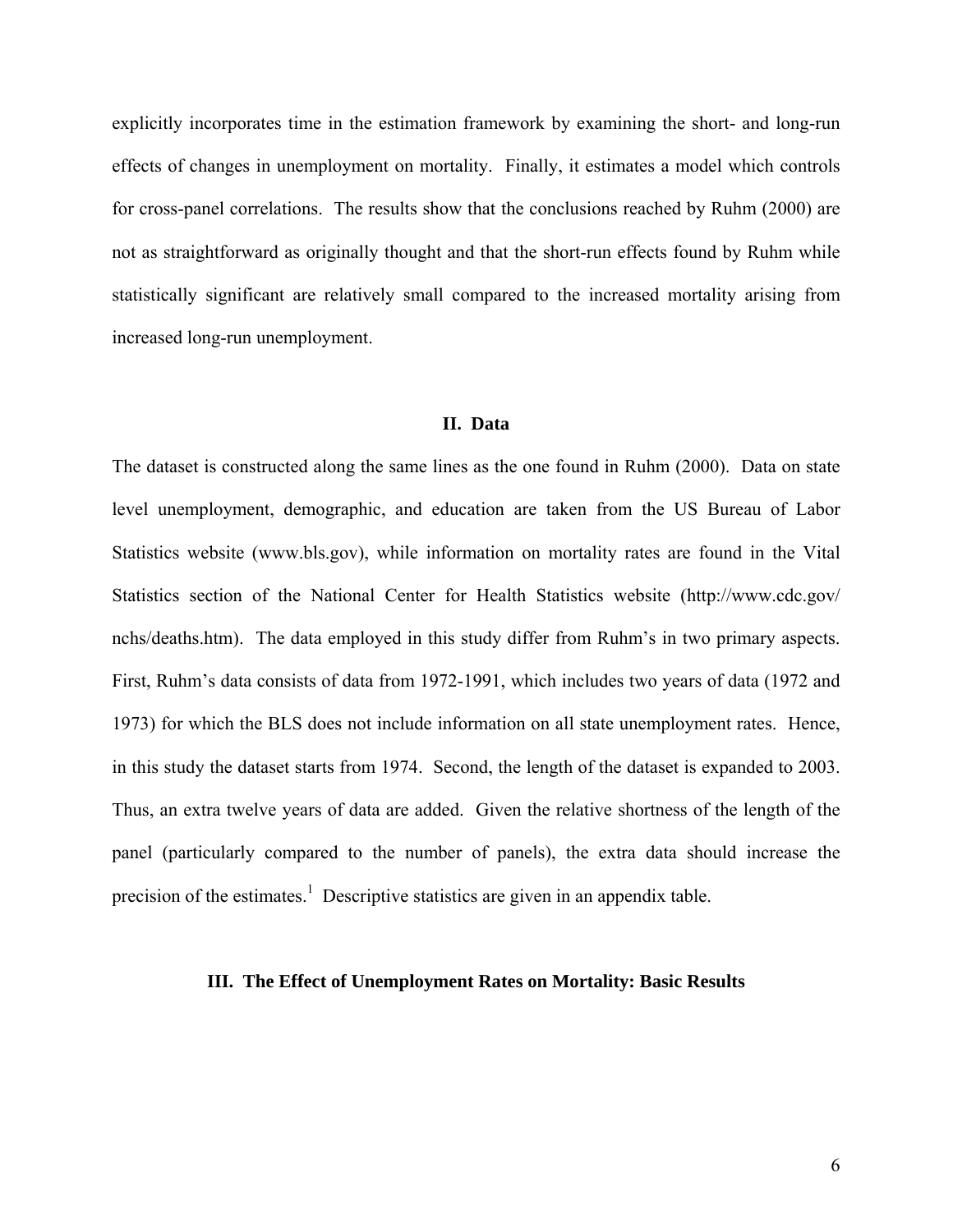The first step of the research is to make sure that the obtained results are similar and compatible to Ruhm, both with the somewhat smaller dataset (1974-1991) and with the longer run data (1974-2003).

In terms of the econometric approach a standard fixed effects regression model is estimated following the study by Ruhm. This model has the form

$$
H_{it} = \alpha_t + X_{it}\beta + E_{it}\gamma + S_i + \varepsilon_{it}
$$
 (1)

where for state j and year t, H is (the log of) a mortality measure, X is a vector of demographic controls for the age, race and educational characteristics of each state, E is a measure of economic conditions (here, unemployment), S is a fixed effect control for time invariant state specific impacts on mortality, and  $\varepsilon$  is an error term. Table 1, Panel A reports the results of the fixed effects estimation of equation (1) for the years that are closest to Ruhm (2000, p. 628, Table II). The results show a consistently negative and statistically significant relationship between mortality and unemployment. Expanding the dataset to 1974 to 2003 does not change the pattern of the above results (Table 1, Panel B). The fixed effects regressions reveal a consistent negative relationship in the neighborhood of previous estimates. This shows both the robustness of Ruhm estimation and demonstrate that our data are similar to that used in previous work in this literature. $2$ 

A further test extends this replication to the eleven other adult mortality rates examined: the death rates by three age groups (20 to 44 year olds, 45 to 64 year olds, and 65 and older), and deaths caused by heart disease, cancer, flu/pneumonia, liver disease, vehicle accidents, other accidents, suicide, and homicide. Table 2, Panel A replicates Ruhm's (2000, p. 631) Table III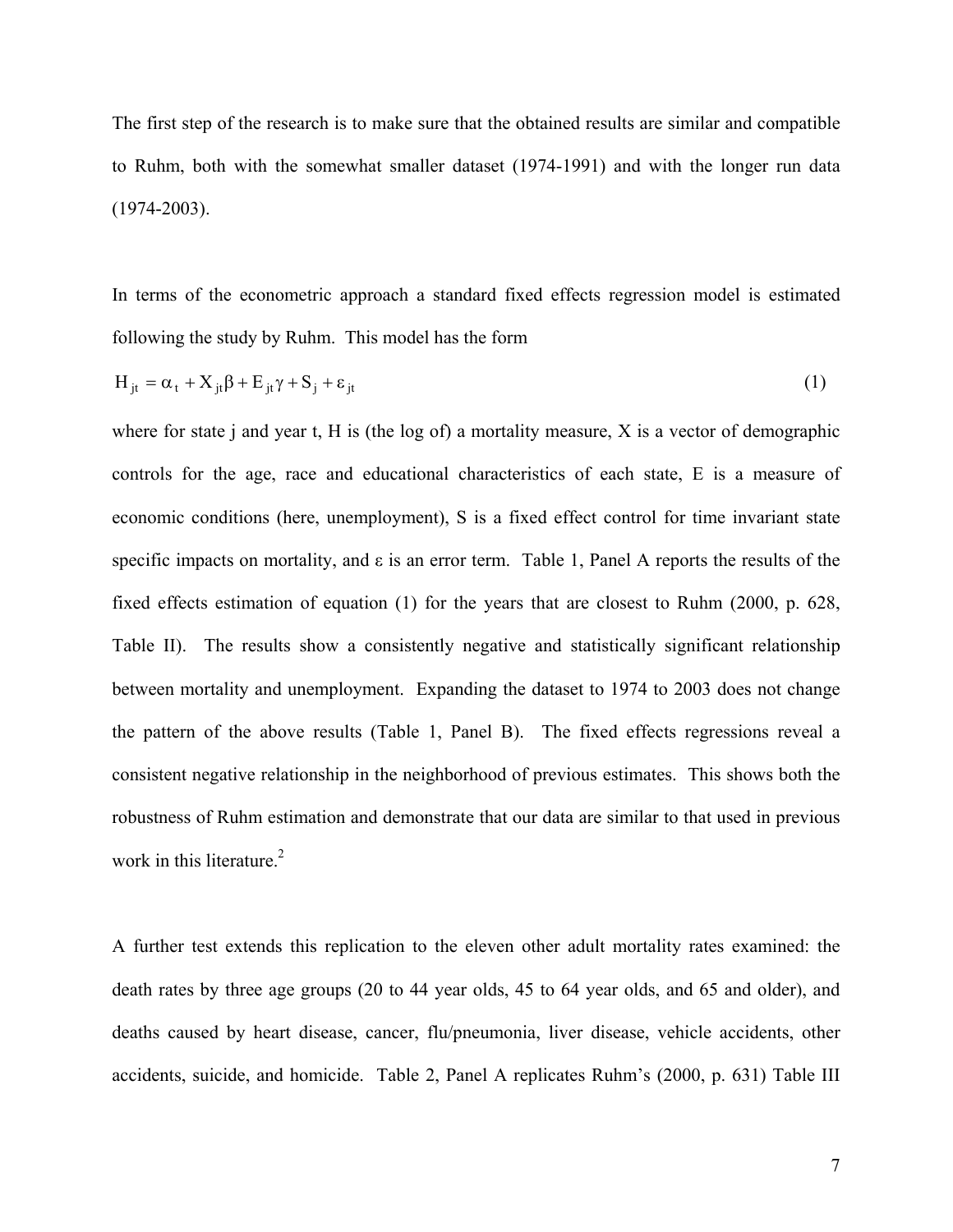using the 1974-1991 time period. Overall, the results are qualitatively similar to Ruhm. The mortality-unemployment relationship is negative and statistically significant for 20 to 44 year olds, 65 and older individuals, heart disease, flu/pneumonia, liver disease, vehicle accidents, other accidents, and homicides. It is typically insignificant for deaths among 45 to 64 year olds and for cancer deaths, and positive and nearly significant for suicides. In addition, in line with our earlier findings, the results are similar for the entire sample of 1974 to 2003, as shown in Panel B of Table 2.

#### **IV. The Dynamic Nature of the Unemployment-Mortality Relationship**

Brenner (2005) discusses that a fiercely contested issue is the importance of lagged effects of unemployment on mortality. If the impact of unemployment is cumulative, then the effects of a change in unemployment on health may be felt for many years after the event of an increased rate of unemployment. Hence, the effect of the unemployment rate on mortality may take a long time to manifest itself, and one would not expect the only effect of unemployment on mortality to be of the contemporaneous nature modeled above.

Unfortunately, *a-priori* there is no theory to guide researchers as to the length or the shape of the lag structure that is appropriate to capture these effects, and therefore, there is no a consensus on how to model these dynamic effects. One way to circumvent this issue of lags is to make a distinction between the permanent and transitory components of unemployment on mortality. This concept is similar to the formulation for income and consumption by Friedman (1957) and employs the standard permanent-transitory decomposition using the Mundlak (1978) methodology. In doing so equation (1) can be specified slightly differently, since this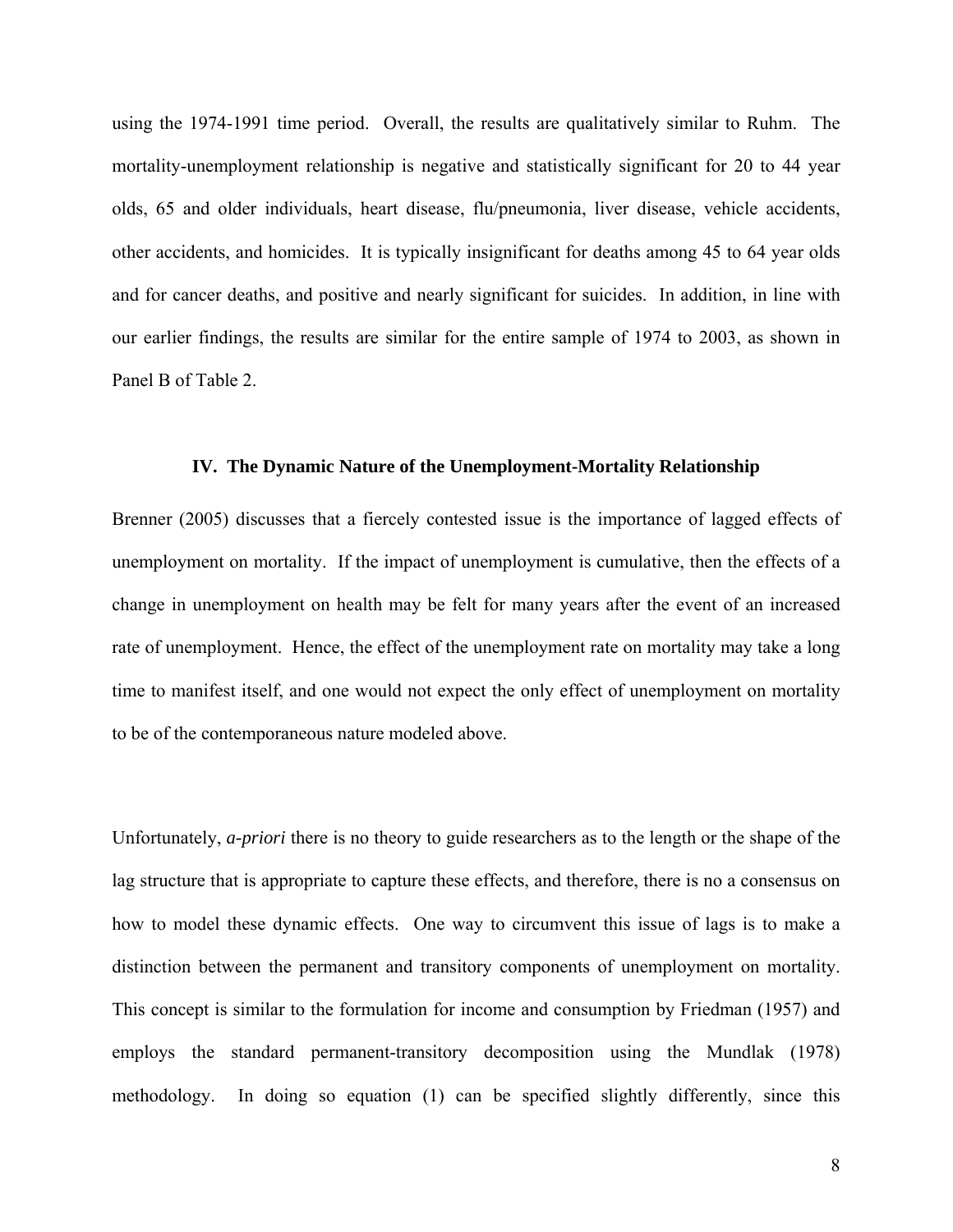methodology cannot be combined with a fixed effects estimation.<sup>3</sup> Following Mundlak (1978) the state effect,  $S_j$ , is assumed to be a random effect disturbance term, that is likely to be correlated with some, if not all of the explanatory variables in X and/or the economic conditions, E. If that correlation takes place only through the long run components of the X and E variables, then these correlations can be captured via the average of these variables over time.

Since this study focuses on the effect of unemployment on mortality, we follow this procedure only for the unemployment variable. Hence, instead of estimating equation (1), the following specification is estimated:

$$
H_{jt} = \alpha_t + X_{jt}\beta + E_j\gamma + \overline{E}_j\hat{\gamma} + \widetilde{S}_j + \varepsilon_{jt}
$$
\n(2)

where  $\overline{E}$  is the mean level of unemployment for each state j and  $\tilde{S}_j = S_j - \overline{E}_j \hat{\gamma}$ , such that  $E(S_i E_i) = 0$ .

The above procedure introduces some dynamics on the effects of unemployment on mortality. To fully identify the transitory and permanent effects of unemployment, the variable transformation suggested by Van Praag *et al*. (2002) is used which, in this context, redefines the term  $E_j \gamma + \overline{E}_j \widetilde{\gamma}$  in equation (2) to  $(E_{jt} - \overline{E}_j) \gamma + \overline{E}_j (\gamma + \widetilde{\gamma})$ . This allows an explicit decomposition of the effect of unemployment into two distinct effects. Differences across states in the average unemployment rate measure *between* effects and the deviations from the average unemployment rate per state,  $(E_{it} - E_i)$ , measure *within* effects. The coefficient, γ, reflects *shock, transitory, or short-run* effects and the coefficient  $\gamma + \tilde{\gamma}$  measures *level, permanent, or* long-run effects.<sup>4</sup> Note that since the 'between' effects are parameterized as differences in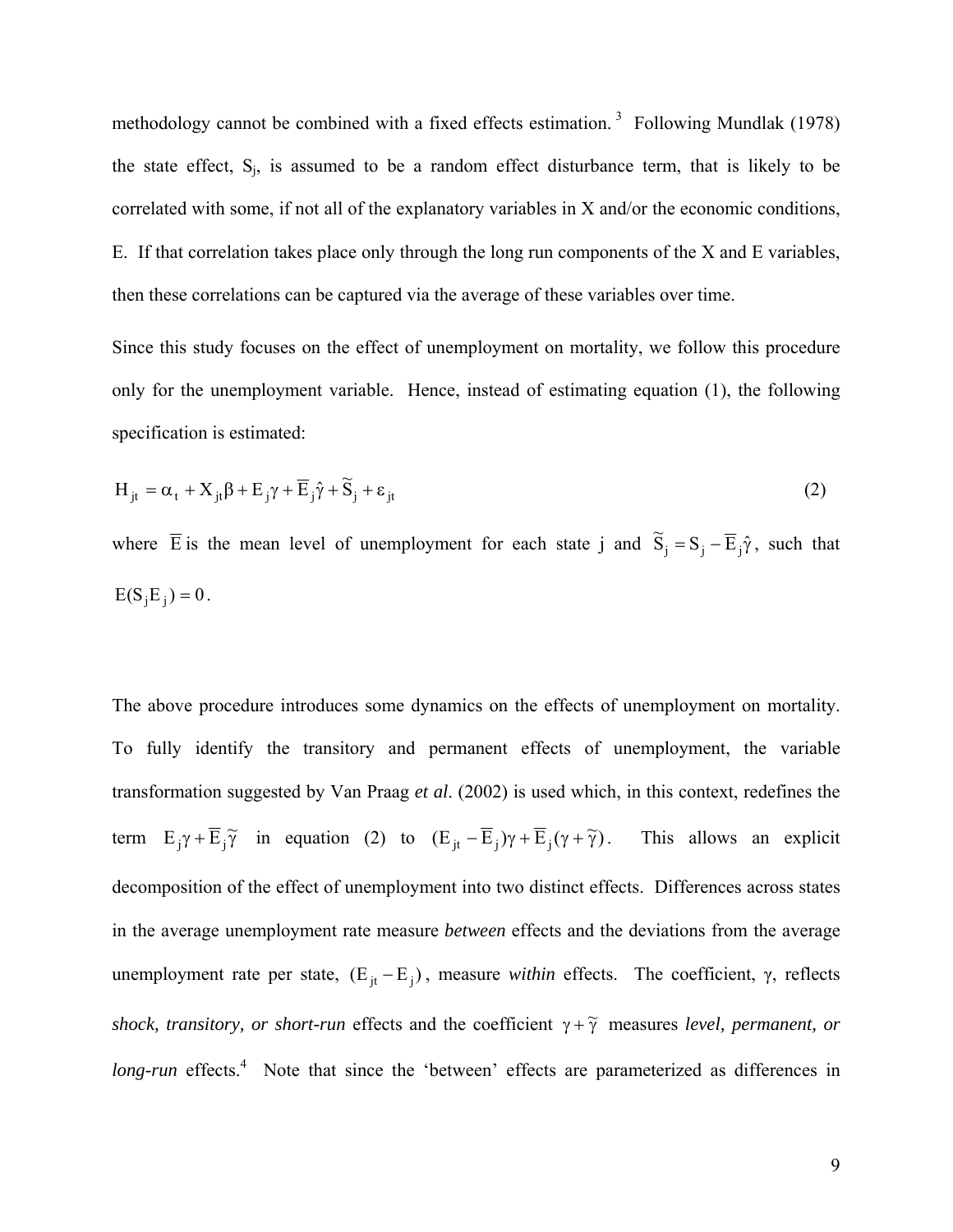unemployment rates, the relative importance of unemployment on mortality in both a short-run (as Ruhm does) and a long-run (as much of the medical literature does) effect can be assessed. If these effects point to different directions, then their relative importance can be evaluated

Table 3 reports the coefficients on these two variables for each of the mortality measures. The first two columns contain the results for the shorter panel. In general, the results show that there are different transitory short-run and more permanent long-run effects. For example, for the overall mortality results, there is a small negative transitory or shock short-run effect, revealing the familiar reduction in mortality from a transitory increase in the unemployment rate. However, the long term or permanent effect of an increase in the unemployment rate on mortality turns out to be positive. This pattern is found for several mortality measures: mortality for the 20 to 44 and 45 to 64 age groups, liver disease, other accidents, and homicide. In several other cases both the permanent and transitory effects turn out to be insignificant (mortality for the 65 and older, cancer, and suicide). In addition, the effect of unemployment on mortality is negative for only the short-run (heart disease) or for both short- and long-run (flu/pneumonia). These patterns do not register significant changes when the longer panel is used (reported in the last two columns of the table).

An important finding arising from the results reported in this table is that the long-run effects have larger marginal effects than a similar increase in short-run unemployment. For example using the results from the longer panel one finds that if transitory unemployment rates increase by one percentage point there is a 0.39 percent decrease in overall mortality. Importantly, a one percentage point increase in the long-run average unemployment rate causes the mortality rate to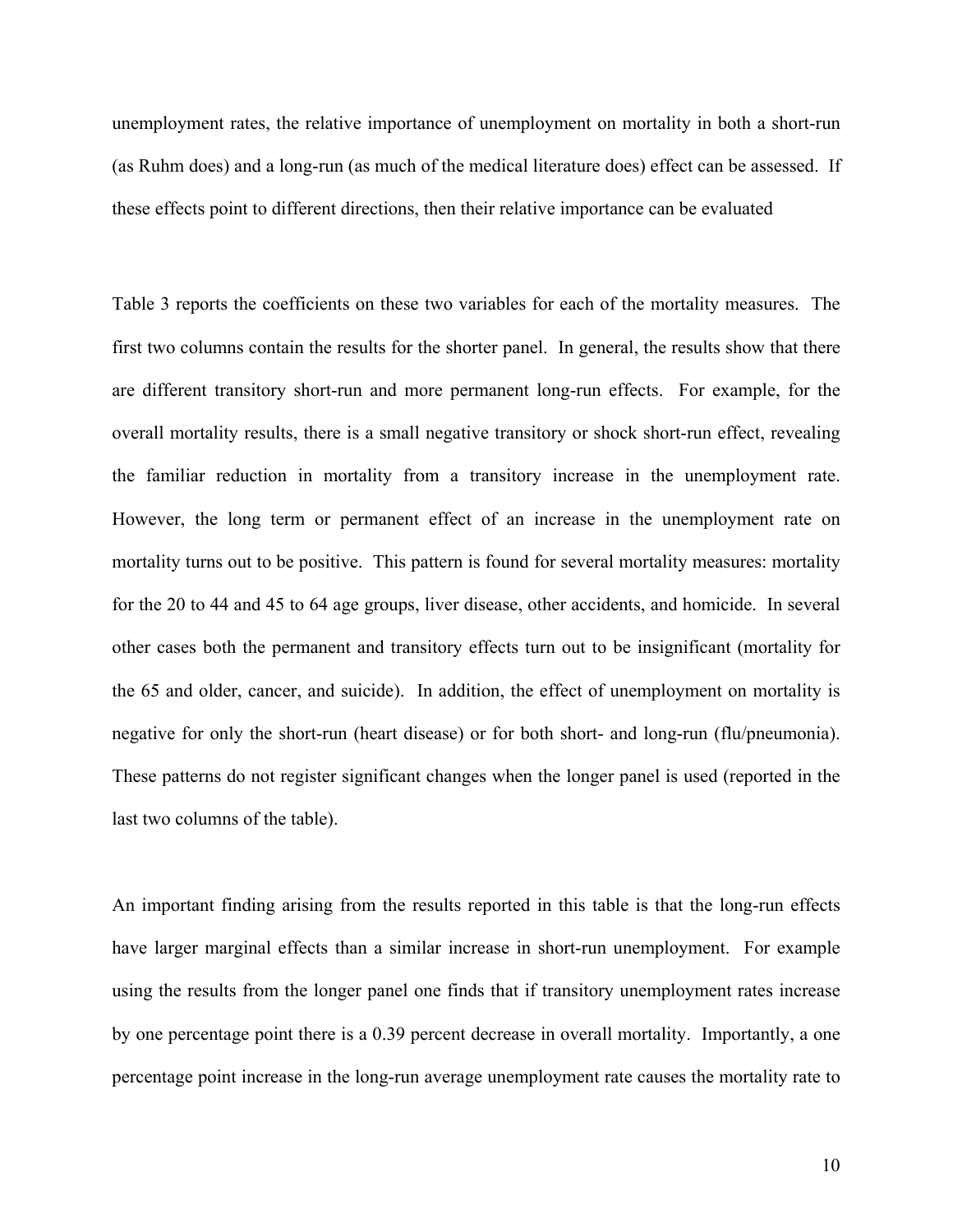increase by 1.82 percent. Hence, while a one percentage point increase in the average unemployment rate over 30 years is a relatively large change, it does limit the general conclusion that unemployment unequivocally causes mortality to decline. Clearly if recessions are 'good for health' then the effects are only short-lived, since any lasting impact of an unemployment rise diminishes the gains from lower mortality caused by a transitory unemployment rate increase.

#### **V. The Effect of Unemployment on Mortality: Effects of Cross-Panel Correlations**

A requirement in panel estimation for unbiased estimates is controlling for cross-panel correlations. That is, in terms of equation (1), to obtain unbiased and efficient coefficients cov( $\epsilon_{it}, \epsilon_{is}$ )=0 for j≠i and t≠s. If this condition is violated then, even if heteroskedasticity is controlled for (that is, if one corrects for differences in the variance of the error terms), one might still obtain biased estimates of the coefficients. While the methodology in Ruhm (2000) does control for heteroskedasticity, it does not control for cross-panel correlations. Cross-panel correlations may be due to omitted factors. For instance, one should expect that national health policies would affect mortality similarly across panels (that is, states). If these policies are also correlated with the state unemployment rates, then the coefficient on the state unemployment rate would also be affected. To investigate if this is the case for the current study, correlations of the error terms were calculated. Table 4 contains the proportion of the correlations ( $cov(\epsilon_{it}, \epsilon_{is})$ ) which are statistically significant at the 10 and 5 percent level for each of the mortality measures.<sup>5</sup> These correlations show that over 55 percent of the panels are significantly correlated at the ten percent level (and as high as 71.7 percent for overall mortality) and at least 49 percent are correlated at the five percent level (to a high of two-thirds for overall mortality). These are very large numbers of significant correlations indicating cross-panel correlation is a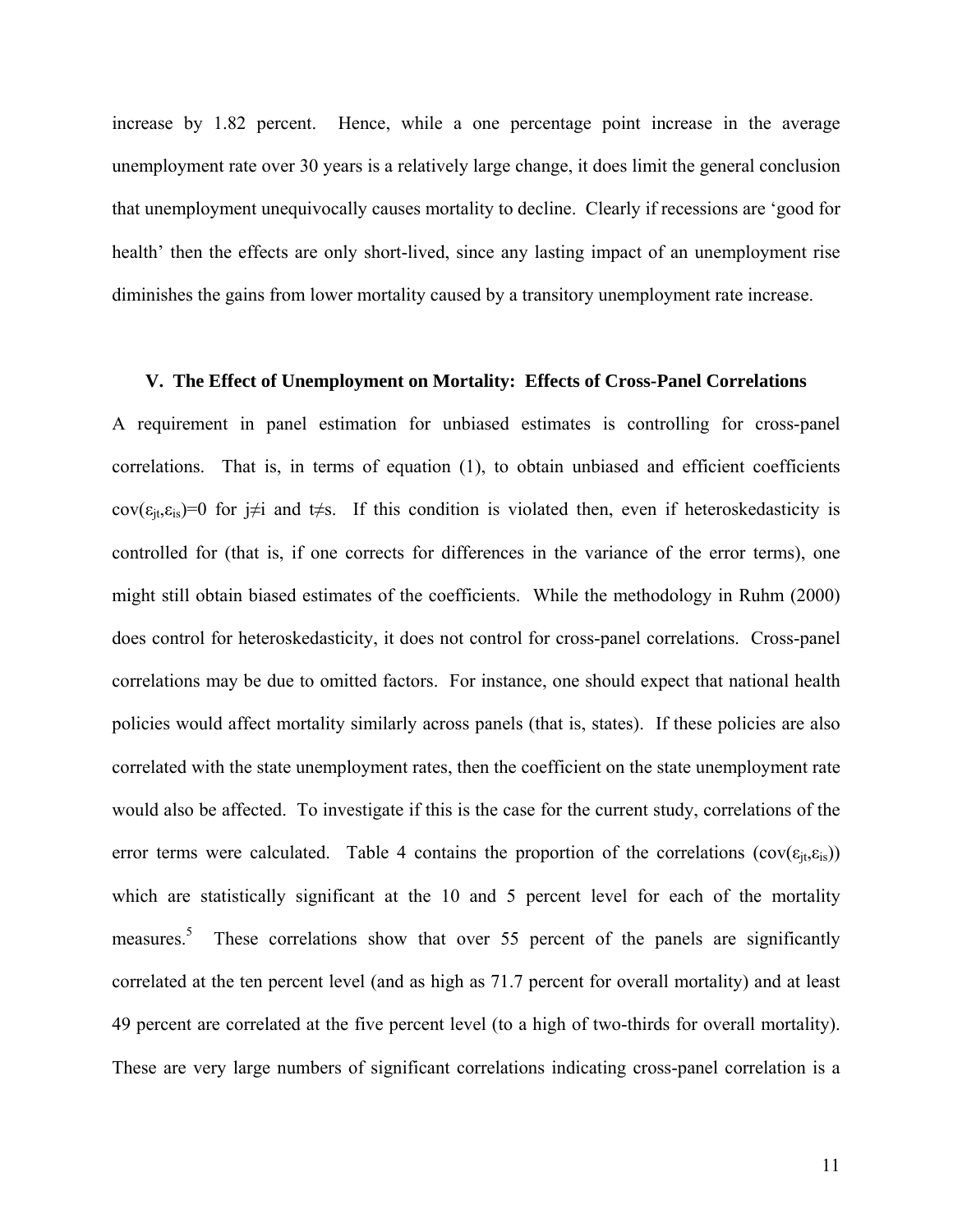significant issue. They, therefore, cast doubt on the unbiasedness of our earlier results and call for the need to be taken into account in the estimation procedure

Potentially, one could include variables to attempt to control for these correlations.<sup>6</sup> Unfortunately, this fix is not a trivial matter as there is no easy way to identify what variables are the correct ones. Alternatively, feasible generalized least squares (FGLS) can be used to control for cross-panel correlations without needing to model these effects directly. Unfortunately, the use of this procedure is not without its problems. On the one hand, Wooldridge (2002, p. 162) indicates that if there is cross-panel correlation, FGLS is more efficient than any other estimator that assumes no correlation (also echoed in Greene, 2000, p. 470ff). On the other hand, Beck and Katz (1995) indicate that there is reduced efficiency in the FGLS estimator if the number of time periods is small relative to the number of panels. The estimated standard errors tend to be very small in this case, leading to statistical significance when there may not be. Yet, this does not impact on the size or sign of the coefficient. Ultimately, the investigator is bound to choose between the risk of biased coefficient (by not controlling for cross-panel correlations) and inefficiency (by using FGLS). Since both Greene (2000) and Wooldridge (2002) indicate that the FGLS estimates are likely to be unbiased in the presence of cross-panel correlation (even if they are not efficient), an investigation of the data using FGLS is warranted as a further robustness check on the unemployment-mortality relationship.<sup>7</sup>

Table 5 contains the results from this exercise, using only the full sample of data from 1974- 2003 to limit the effect of a small number of time periods relative to the number of panels. The first column reports the coefficients for a model where the state unemployment rate is included.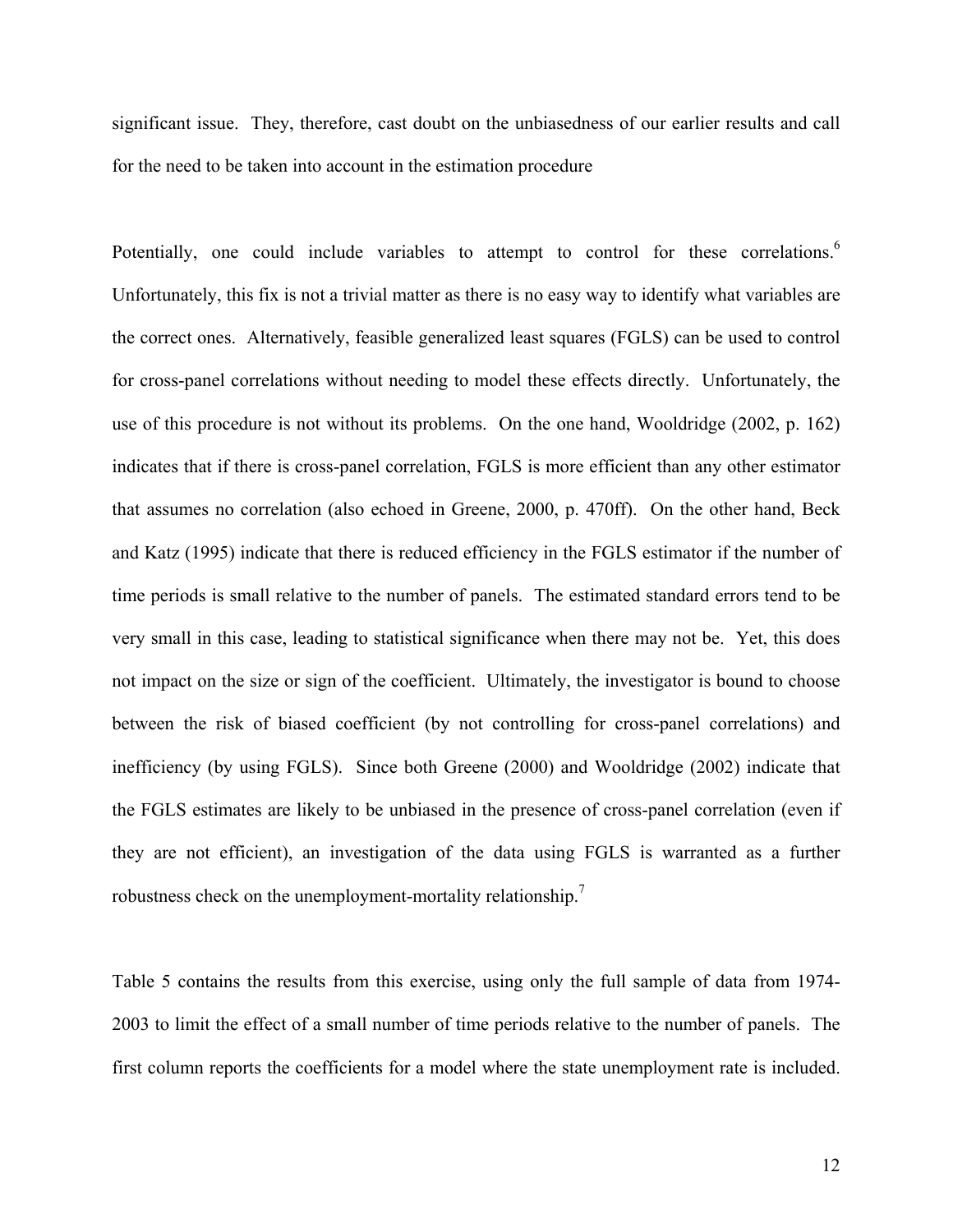Importantly, the results here are considerably different from earlier reported results, since only three of the twelve mortality measures turn out to exhibit a negative unemployment –mortality relationship, once correlations in the errors are controlled for. In contrast to our earlier findings these results show that as unemployment increases by one percentage point, the overall mortality rate *increases* by 0.06 percent, a small impact, but a statistically significant one. The effect is much larger for the middle aged group (0.82 percent increase) which doubles for the young (1.7 percent increase). Mortality rates for cancer, liver disease, other accidents, suicide and homicide also *increase* with unemployment. It is only mortality from heart disease, flu/pneumonia, and vehicular deaths that decrease when unemployment rises.

The last two columns of Table 5 estimate FGLS models, but they also allow for the decomposition of the effect of unemployment into a transitory/short-run and permanent/long-run effect. Interestingly, as before, there appears to be a transitory negative effect of unemployment on the overall mortality measure arising from the impact of unemployment on the mortality of the younger population since this effect turns out to be insignificant for those over 45. The permanent effects of unemployment on mortality for all ages appear to be positive, significant and large. Thus, a one percentage point rise of the short-run unemployment rates decreases mortality by only 0.27 percent, while a similar increase in long-run unemployment rates increases mortality by 0.56 percent. Only three mortality measures appear to be negatively affected by unemployment even in the long-run, namely mortality from heart disease, flu/pneumonia, and vehicle accidents.<sup>8</sup> On the other hand, deaths from cancer increase with increases in either short- or long-run unemployment.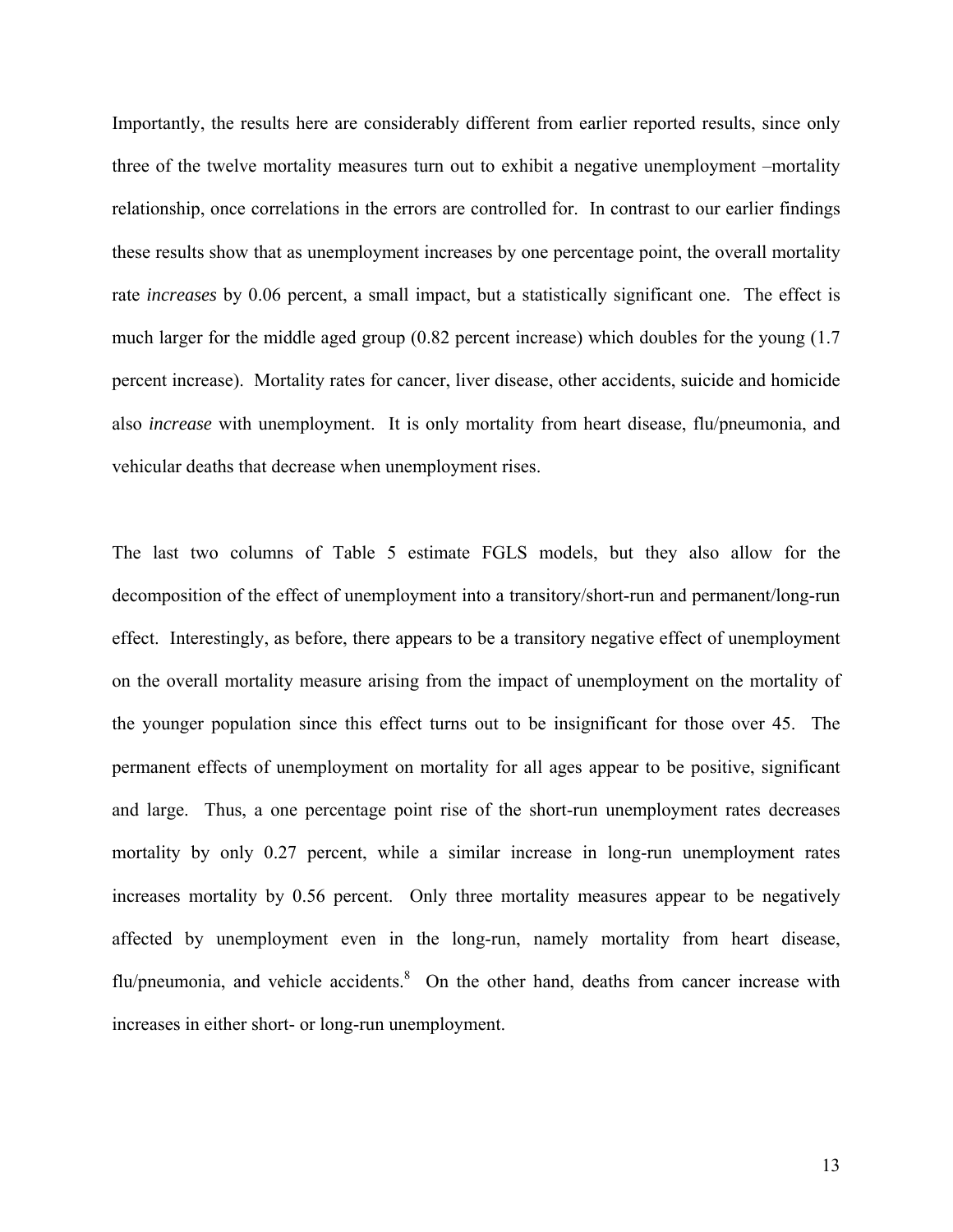#### **VI. Discussion and Conclusions**

Intuition suggests that there should be a positive relationship between unemployment and mortality since the unemployed have fewer economic resources to contribute toward health care (particularly in the US). While there is a great deal of micro evidence, primarily from the health literature, to support this intuition, recent research using macro data find a seemingly robust negative relationship between unemployment and mortality. However, the findings of this study show that the unemployment – mortality relationship at a macro level is more complicated than this recent literature has indicated. Controlling for cross-panel correlations substantially changes the estimated contemporaneous relationship between unemployment and mortality, often finding a positive relationship. Decomposing the relationship into short- and long-run effects indicate large long-run effects of increased unemployment on increased mortality, with the effect often dwarfing similar short-run changes in unemployment.

To illustrate the magnitudes of these relative effects, we perform some simulations. Since the short- and long-run effects are in opposite directions for many of the mortality categories, the increase in short-run unemployment rates that would be needed to equal the increased mortality from a one percentage point increase in long-run unemployment rates can be estimated. (This is simply the negative of the ratio of the coefficients of the long- and short-run unemployment rates.) Table 6 reports the results from such a simulation, using the estimates from Tables 3 and 5. Based on the random effects estimates for overall mortality, if there was a one percentage point increase in the long-run unemployment rate (which would increase mortality by 1.82 percent according to Table 3), the short-run unemployment rate would have to increase by 4.7 percentage points to offset the increased mortality from the long-run unemployment change. On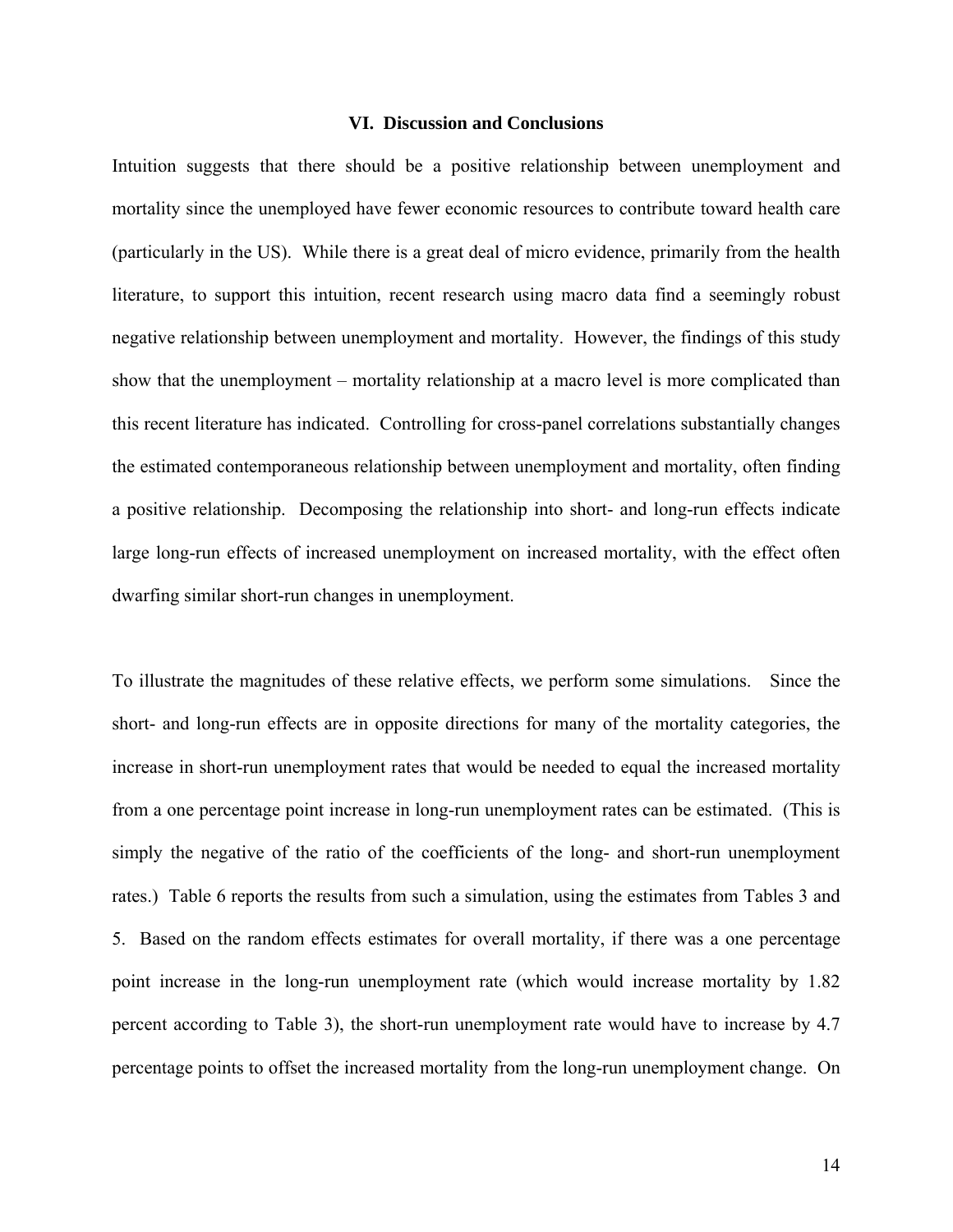the other hand, short-run unemployment rates would need to increase by 16.8 percentage points for the 20-44 year old group, although it is only 4.7 percentage points for the mortality of the 65 plus age group. In every case where the signs of the short-run and long-run effects are opposite, the short-run change in unemployment rates are a large multiple of the change in the long-run. Similar results, although smaller in magnitude, are found when the FGLS estimates are used.

An alternative way to show the relative effects of these short- and long-run effects is illustrated in Figure 1. Assume that up to time t there is no difference between short- and long-run unemployment rates and that they are equal to 5 percent. Then there is a shock at time 't' that changes either the short- or long-run unemployment rate or both. The lines continuing past 't' and denoted A, B, C, or D indicate four possible long-run unemployment rate levels (although there are obviously others possible).

As illustrated in the figure, assume that the shock at 't' increases the short-run unemployment rate to 6 percent. According to the random effects (FLGS) coefficient estimates in Table 3 (5), mortality would decrease by 0.39 (0.27) percent. However, this is only a partial effect on mortality. The total effect on mortality depends on what happens to long-run unemployment. If it continues at 5 percent (line A), then the total effect of a change in unemployment is just the short-run effect, resulting in the 0.39 (0.27) percent decrease in total mortality. However, if the long-run unemployment rate also increases to 6 percent (and the short-run unemployment rate stays at 6 percent) corresponding to line B, this would increase mortality by 1.82 (0.56) percent, making the total net change (the sum of the short- and long-run effects) an *increase* in mortality rates of 1.43 (0.29) percent. Alternatively, if the long-run unemployment rate increases to 5.5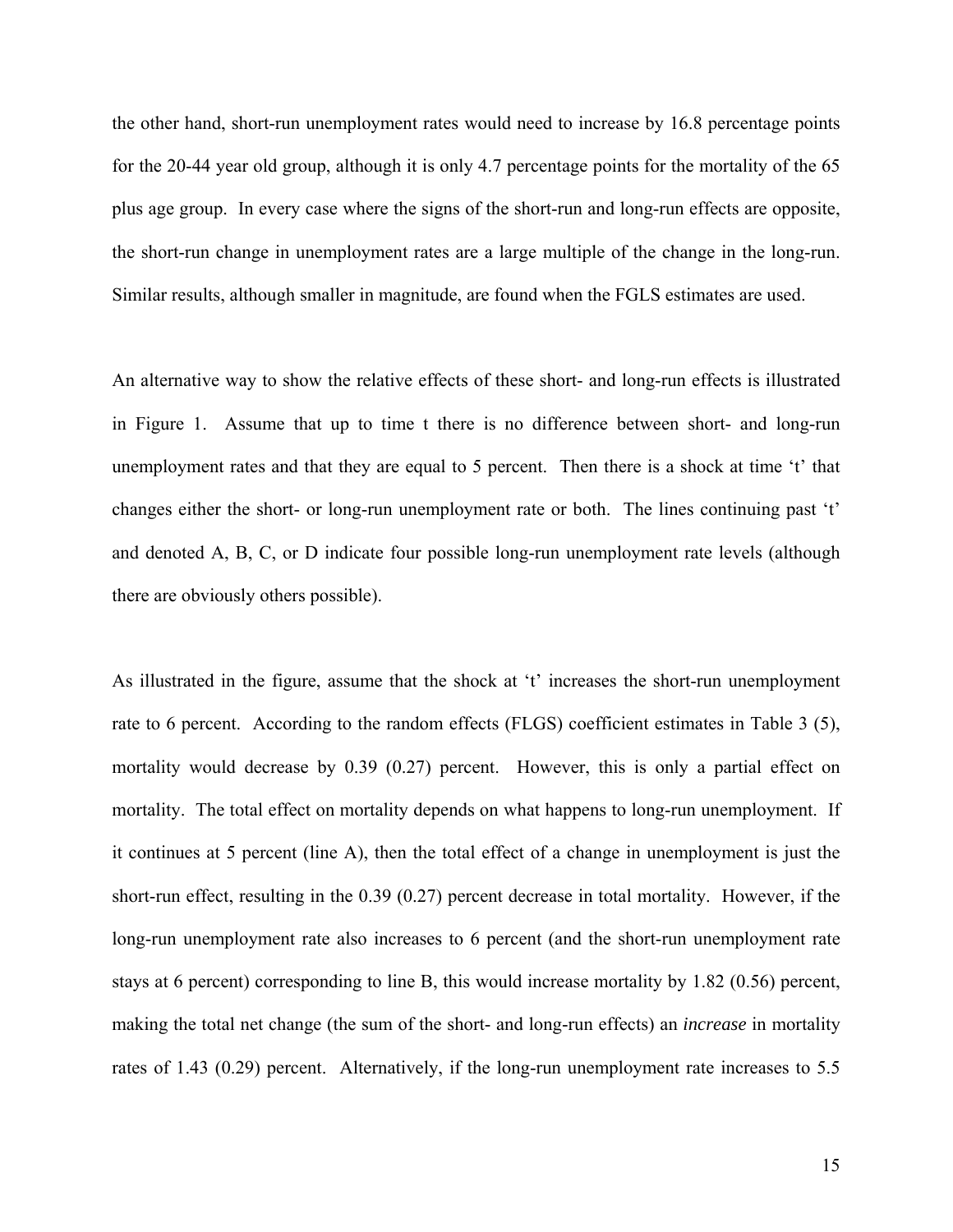percent at line C, then the total net effect would be an *increase* in mortality by 0.52 (0.01) percent, coming from a reduction in mortality from the short-run effect of 0.39 percent plus a 0.91 percent increase for the half of a percentage point increase in the long-run unemployment rate). Indeed, as represented by line D, any change in the long-run unemployment rate above 0.21 (0.48) percentage points would lead to an increase in overall mortality (given a one time, one percentage point increase in short-run unemployment rates).

Although these results come closer to our intuition, it is still not clear why the short-run effect of unemployment reducing mortality. One explanation might be the pathways that Ruhm (2000) suggests. Alternatively, as Brenner (1979) explains, at the start of economic expansions, an increase in work intensity occurs as firms react to the pressure of increasing aggregate demand. This effect is reinforced by the reluctance of employers to hire new personnel before they are confident that the increasing demand is long lasting. This pertains to increased incidence of accidents at work and high work stress that is reflected in an increased incidence of cardiovascular illnesses. In addition, since the detrimental effects of unemployment on health take relatively long time to manifest themselves, mortality occurring during the economic upturns has its roots on the worker's hardship during the preceding downturn and high unemployment. Hence, one would expect the short-run or transitory effects of unemployment on mortality to be negative. However, with the passage of time the permanent scars of unemployment on the health of the population become visible and overwhelming as the medical research has shown. Indeed, it appears that the long-run effects for many mortality measures are much stronger than the short-run gains for an increase in unemployment. All in all, in the long run unemployment does not appear to be good for your health.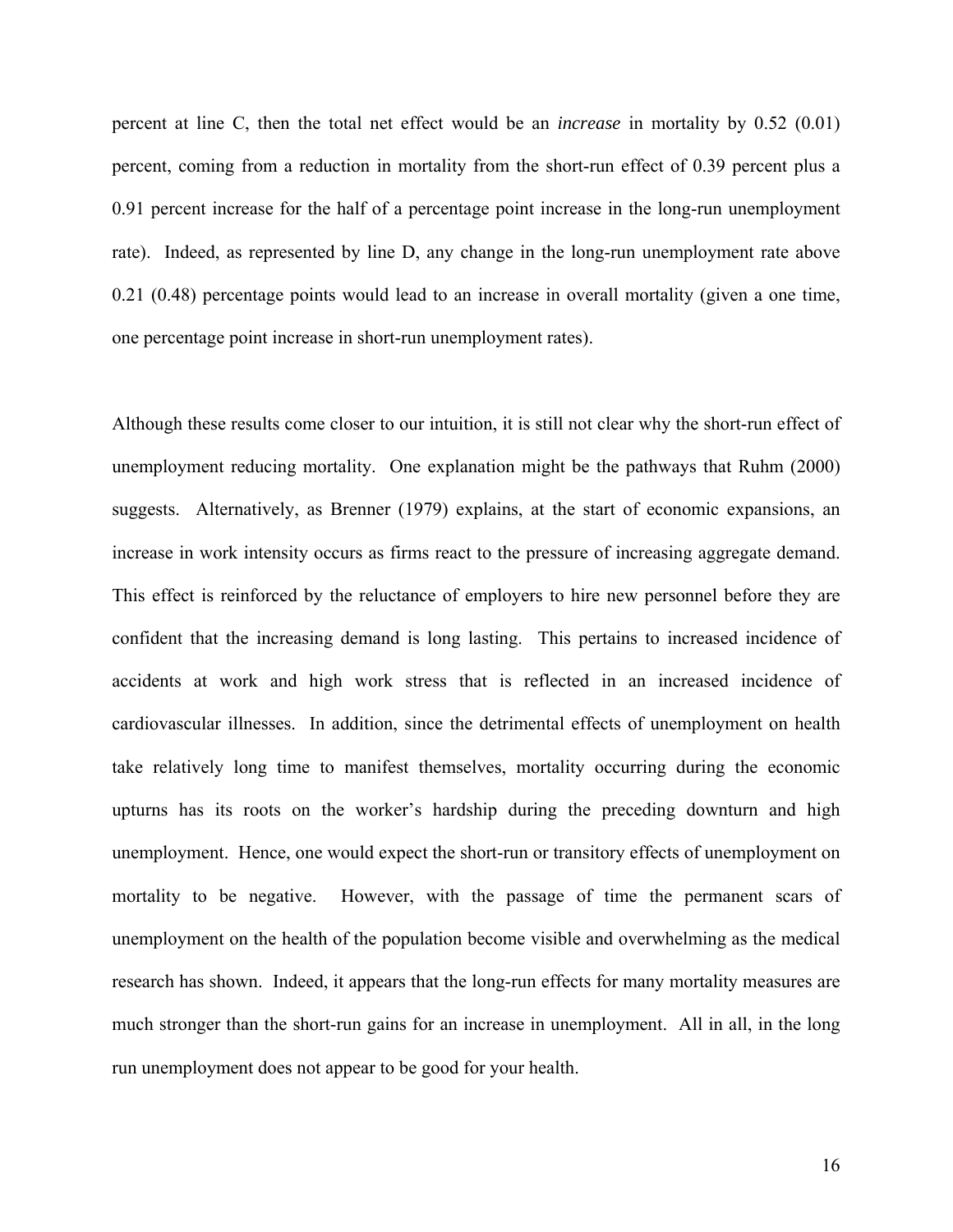#### **REFERENCES:**

- Beck, Nathaniel and Katz, Jonathan N. 1995. "What To Do (and Not To Do) with Time-Series Cross-Section Data," *American Political Science Review*, 89(3): 634-47.
- Blakely, T.A., Lochner, K., Kawachi I., 2002. "Metropolitan Area Income Inequality and Selfrated Health - A Multi-level Study," *Social Science & Medicine*, 54: 65-77.
- Brenner, H. M., 1979. "Mortality and the National Economy: A Review and the Experience of England, 1936-1976," *Lancet,* 2: 568-73.
- Brenner, H. M., and Mooney, A. 1982, "Economic Change and Age Specific Cardiovascular Mortality in Britain 1955-1976," *Social Science & Medicine*, 16: 431-42.
- Brenner, H. M., 2005. "Commentary: Economic Growth is the Basis of Mortality Decline in the 20th Century - Experience of the United States 1900-2000," *International Journal of Epidemiology*, 1-8.
- Creed, P. A., 1998. "Improving the Mental and Physical Health of Unemployed People: Why and How?" *Medical Journal of Australia*, 168(4): 177-178.
- Ecob, R. and Davey-Smith, G., 1999. "Income and Health: What is the Nature of the Relationship?" *Social Science & Medicine*, 48(5): 693-705.
- Everson, S.A., Maty, S.C., Lynch, J.W., and Kaplan, G.A., 2002. "Epidemiologic Evidence for the Relation between Socioeconomic Status and Depression, Obesity, and Diabetes." *Journal of Psychosomatic Research*, 53: 891-895.
- Friedman, Milton. 1957. *A Theory of the Consumption Function*, Princeton: Princeton University Press.
- Gardner, J. and Oswald, A., 2004. "How is Mortality Affected by Money, Marriage and Stress?" *Journal of Health Economics*, 23(6): 1181-1207.
- Gerdtham, U-G. and Ruhm, C. J., 2003. "Deaths Rise in Good Economic Times: Evidence from the OECD." Institute for the Study of Labor (IZA), Discussion Paper No. 654.
- Goldman, N., Korenman, S., and Weinstein, R., 1995. "Marital Status and Health among the Elderly." *Social Science & Medicine*, 40: 1717-1730.
- Gottschalk, Peter, Moffitt, Robert, Katz, Lawrence F., and Dickens, William T., 1994. "The Growth of Earnings Instability in the U.S. Labor Market," *Brookings Papers on Economic Activity*: 217-72.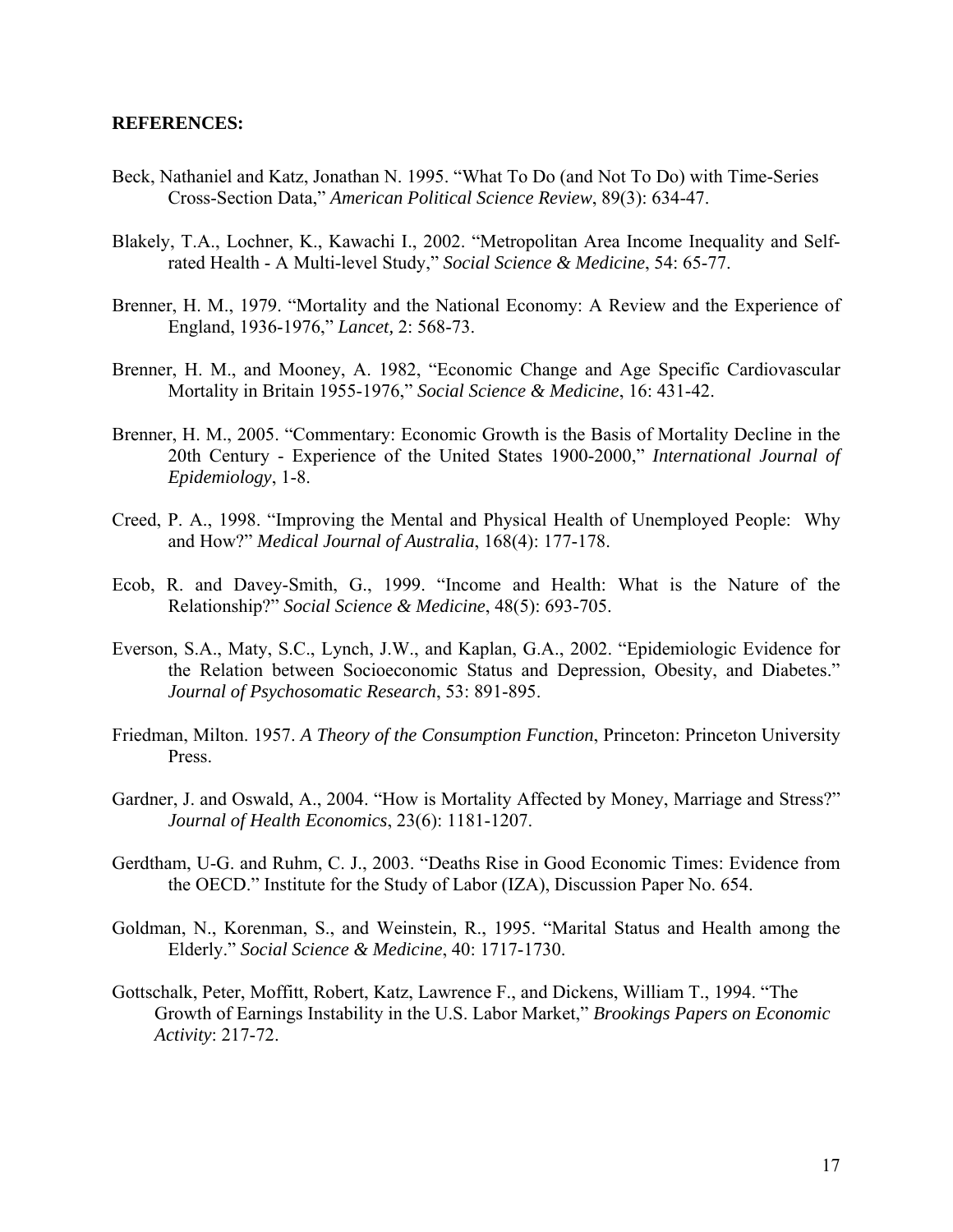- Greene, William H., 2000. *Econometric Analysis*, 4<sup>th</sup> Edition, Upper Saddle River, NJ: Prentice Hall.
- Grundy, E., and Holt, G., 2000. "Adult Life Experiences and Health in Early Old Age in Great Britain." *Social Science & Medicine*, 51: 1061-1074.
- Hammarström, A., 1994. "Health Consequences of Youth Unemployment-Review from a Gender Perspective." *Social Science and Medicine*, 38: 699-709.
- Junankar, P. N., 1991. "Unemployment and Mortality in England and Wales: A Preliminary Analysis." *Oxford Economic Papers*, 43(2): 305-320.
- Lester, D., 2001. "Regional Studies of Homicide: A Meta-analysis." *Death Studies*, 25: 705-708.
- Lewis, G. and Sloggett, A., 1998. "Suicide, Deprivation and Unemployment: Record Linkage Study." *British Medical Journal*, 317: 1283-1286.
- Martikainen, P. and Valkonen, T., 1996. "Excess Mortality of Unemployed Men and Women During a Period of Rapidly Increasing Unemployment," *Lancet*, 348: 909-912.
- Martikainen, P. and Valkonen, T., 1998. "The Effects of Differential Increase of Unemployment Rates of Occupation Groups on Changes in Mortality," *American Journal of Public Health,* 88: 1859-61.
- Morrell, S., Taylor, R., Quine, S., and Kerr, C., 1993. "Suicide and Unemployment in Australia 1907-1990," *Social Science & Medicine*, 36(6): 749-756.
- Morrell, S., Taylor, R., Quine, S., Kerr, C., and Western, J., 1994. "A Cohort Study of Unemployment as a Cause of Psychological Disturbance in Australian Youth," *Social Science & Medicine*, 38(11): 1553-1564.
- Morris, J. K., Cook, D. G., and Shaper, A. G., 1992. "Non-employment and Changes in Smoking, Drinking, and Body Weight," *British Medical Journal*, 304(6826): 536-541.
- Morris, J. K., Cook, D. G., and Shaper, A. G., 1994. "Loss of Employment and Mortality," *British Medical Journal*, 308: 1135-1139.
- Moser, K. A., Fox, A. J., Goldblatt, P. O., and Jones, D. R., 1986. "Stress and Heart Disease: Evidence of Associations between Unemployment and Heart Disease from the OPCS Longitudinal Study," *Postgraduate Medical Journal*, 62: 797-799.
- Mundlak, Y., 1978. "On the Pooling of Time Series and Cross Section Data," *Econometrica*, 46: 69-85.
- Neumayer, E., 2004. "Recessions Lower (Some) Mortality Rates: Evidence from Germany," *Social Science & Medicine*, 58(6): 1037-1047.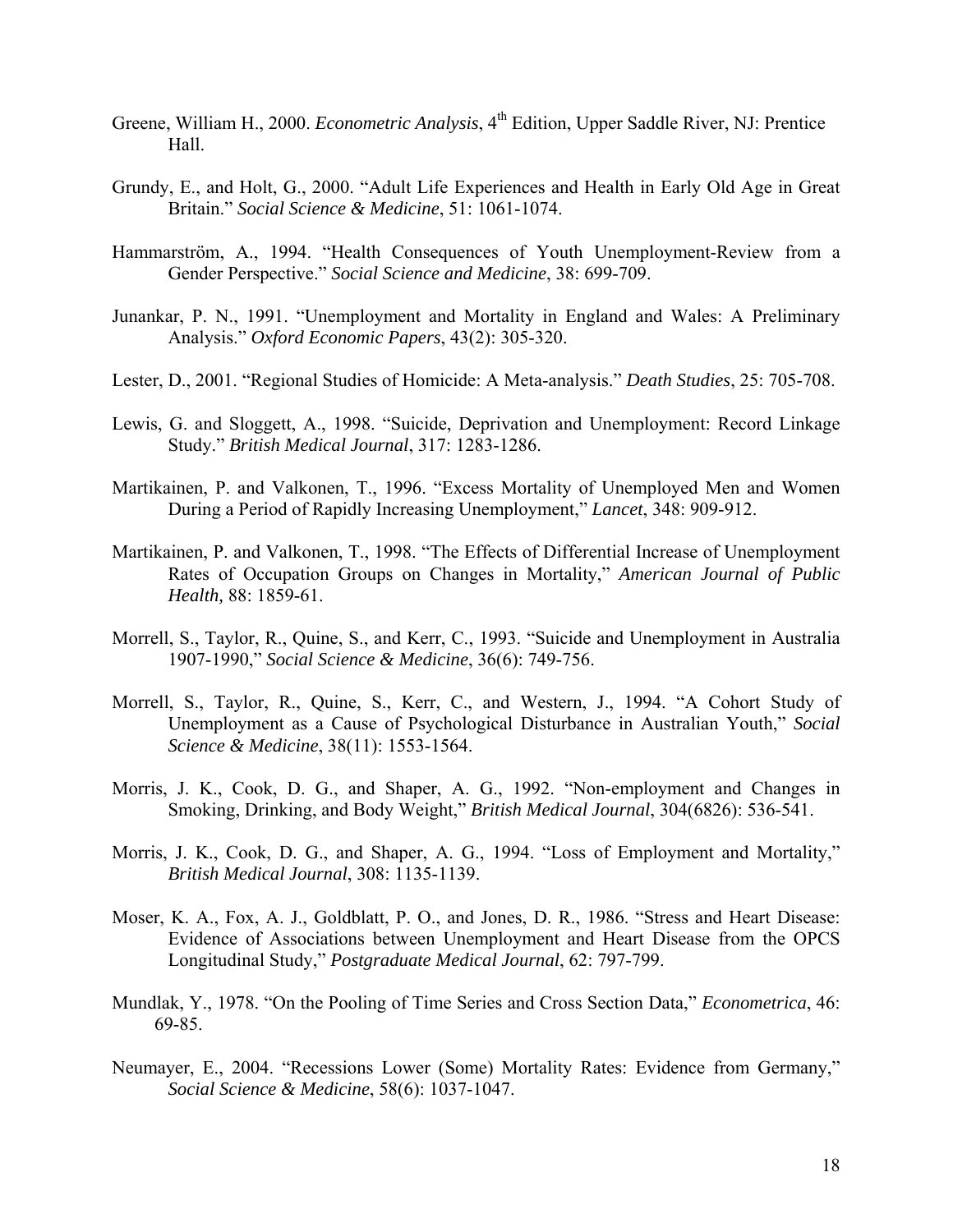- Ruhm, C. J., 2000. "Are Recessions Good for Your Health?" *Quarterly Journal of Economics*, 115(2): 617-650.
- Ruhm, C. J., 2003. "Healthy Living in Hard Times," National Bureau of Economic Research, Working Paper No. 9468.
- Stern, J., 1983. "The Relationship between Unemployment, Morbidity and Mortality in Britain," *Population Studies*, 37: 61-74.
- Thomas, Dorothy S., 1927. *Social Aspects of the Business Cycle*, New York: Knopf.
- Theodossiou, I., 1998. "The Effects of Low-pay and Unemployment on Psychological Wellbeing: A Logistic Regression Approach," *Journal of Health Economics*, 17(1): 85-104.
- Ungváry, G., Morvai, V., and Nagy, I., 1999. "Health Risk of Unemployment," *Central European Journal of Occupational and Environmental Medicine*, 5(2): 91-112.
- Van Rossum, C.T.M., van de Mheen, H., Mackenbach, J.P., and Grobbee, D.E., 2000. "Socioeconomic Status and Mortality in Dutch Elderly People – The Rotterdam Study," *European Journal of Public Health*, 10: 255-261.
- Van Praag, B.M.S., Frijters, P. and Ferrer-i-Carbonell, A., 2002. "The Anatomy of Subjective Well-Being," *Journal of Economic Behavior and Organization*, 51: 29-49.
- Wagstaff, A., Paci, P., and Joshi, H., 2001. "Causes of Inequality in Health: Who Are You? Where You Live? Or Who Your Parents Were?" *Policy Research Working Paper No 2713*. Washington DC: The World Bank.
- Wood, E., Sallar, A. M., Schechter, T., and Hogg, R. S., 1999. "Universal Health Care?" Center for Health Evaluation and Outcome Sciences, Monograph Series No. 1. UK.
- Wooldridge, J.M., 2001. *Econometric Analysis of Cross Section and Panel Data*. MIT Press, USA.
- Yang, B., and Lester, D., 1995. "Suicide, Homicide and Unemployment." *Applied Economic Letters*, 2: 278-279.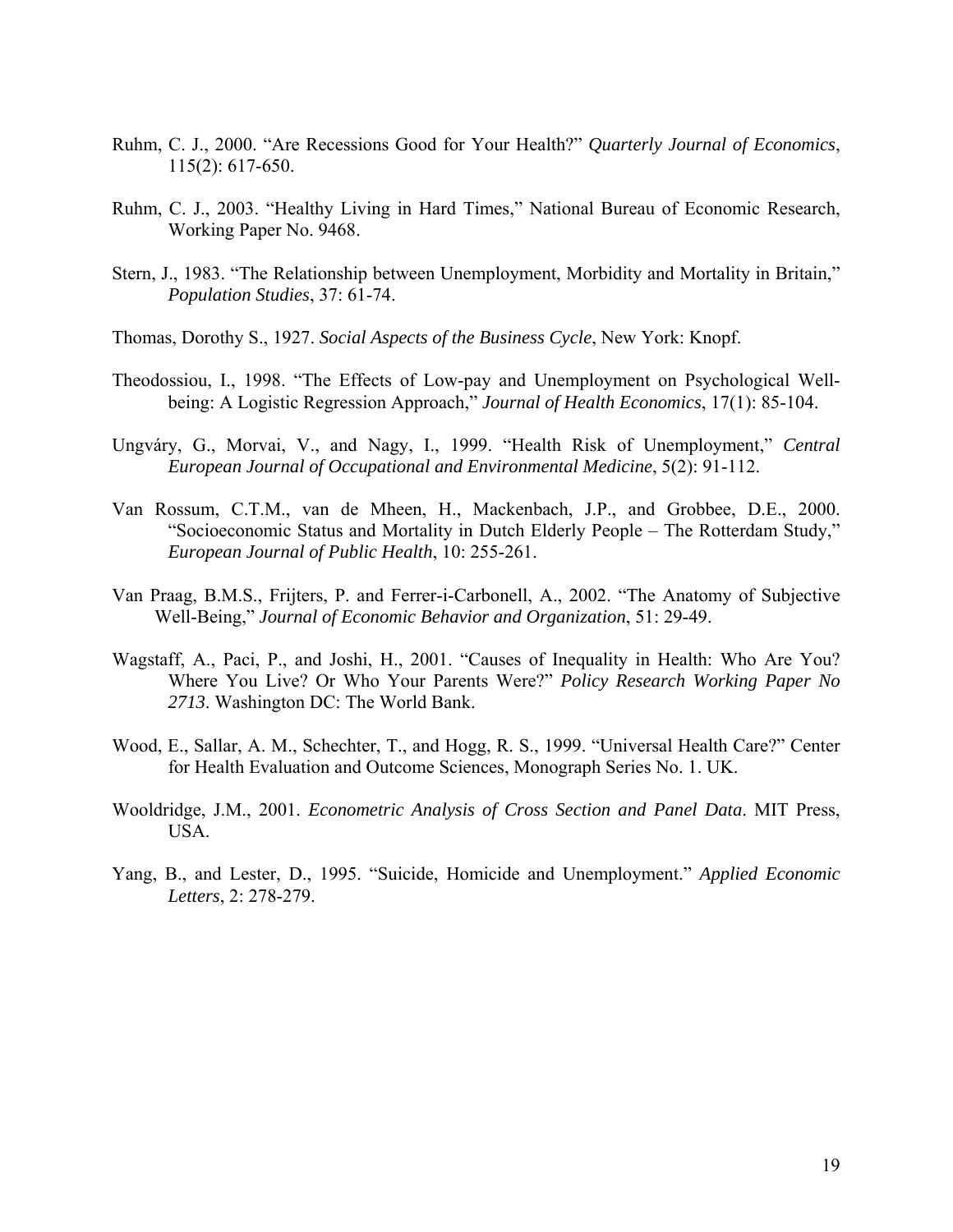|              | <b>Base Specification</b> |           |            |           |            | With State-Specific Time Trends |                            |            |                | Death in Levels |           |           |
|--------------|---------------------------|-----------|------------|-----------|------------|---------------------------------|----------------------------|------------|----------------|-----------------|-----------|-----------|
|              | (a)                       | (b)       | (c)        | (d)       | (e)        | (a)                             | (b)                        | (c)        | (d)            | (e)             | (a)       | (b)       |
|              |                           |           |            |           |            |                                 | Panel A: Sample: 1974-1991 |            |                |                 |           |           |
| State UR     | $-0.0045$                 | $-0.0050$ | $-0.0065$  |           | $-0.0073$  | $-0.0050$                       | $-0.0060$                  | $-0.0056$  |                | $-0.0063$       | $-4.066$  | $-4.588$  |
|              | $(-6.95)$                 | $(-7.37)$ | $(-12.58)$ |           | $(-10.31)$ | $(-9.04)$                       | $(-10.68)$                 | $(-12.53)$ |                | $(-9.93)$       | $(-7.50)$ | $(-8.22)$ |
| <b>US UR</b> |                           |           |            | $-0.0054$ | 0.0016     |                                 |                            |            | $-0.0045$      | 0.0012          |           |           |
|              |                           |           |            | $(-6.99)$ | (1.62)     |                                 |                            |            | $(-7.35)$      | (1.49)          |           |           |
| Pers Inc     |                           | $-0.0034$ |            |           |            |                                 | $-0.0085$                  |            |                |                 |           | $-4.242$  |
|              |                           | $(-2.46)$ |            |           |            |                                 | $(-6.40)$                  |            |                |                 |           | $(-3.58)$ |
| Year Effects | Yes                       | Yes       | No         | No        | No         | Yes                             | Yes                        | No         | N <sub>0</sub> | No              | Yes       | Yes       |
|              |                           |           |            |           |            |                                 |                            |            |                |                 |           |           |
|              |                           |           |            |           |            |                                 | Panel B: Sample: 1974-2003 |            |                |                 |           |           |
| State UR     | $-0.0041$                 | $-0.0048$ | $-0.0070$  |           | $-0.0073$  | $-0.0053$                       | $-0.0062$                  | $-0.0061$  |                | $-0.0069$       | $-4.237$  | $-4.830$  |
|              | $(-7.05)$                 | $(-8.04)$ | $(-13.96)$ |           | $(-10.95)$ | $(-10.21)$                      | $(-11.04)$                 | $(-14.66)$ |                | $(-12.42)$      | $(-8.64)$ | $(-9.52)$ |
| <b>US UR</b> |                           |           |            | $-0.0064$ | 0.0070     |                                 |                            |            | $-0.0048$      | 0.0017          |           |           |
|              |                           |           |            | $(-8.36)$ | (0.69)     |                                 |                            |            | $(-7.72)$      | (2.16)          |           |           |
| Pers Inc     |                           | $-0.0039$ |            |           |            |                                 | $-0.0045$                  |            |                |                 |           | $-3.171$  |
|              |                           | $(-4.43)$ |            |           |            |                                 | $(-4.06)$                  |            |                |                 |           | $(-4.24)$ |
| Year Effects | Yes                       | Yes       | No         | No        | No         | Yes                             | Yes                        | No         | N <sub>0</sub> | No              | Yes       | Yes       |

## Table 1. Results of Replication of Ruhm (2000) Table II by Sample

All regressions include controls for demographic characteristics. Asymptotic t-statistics are in parentheses.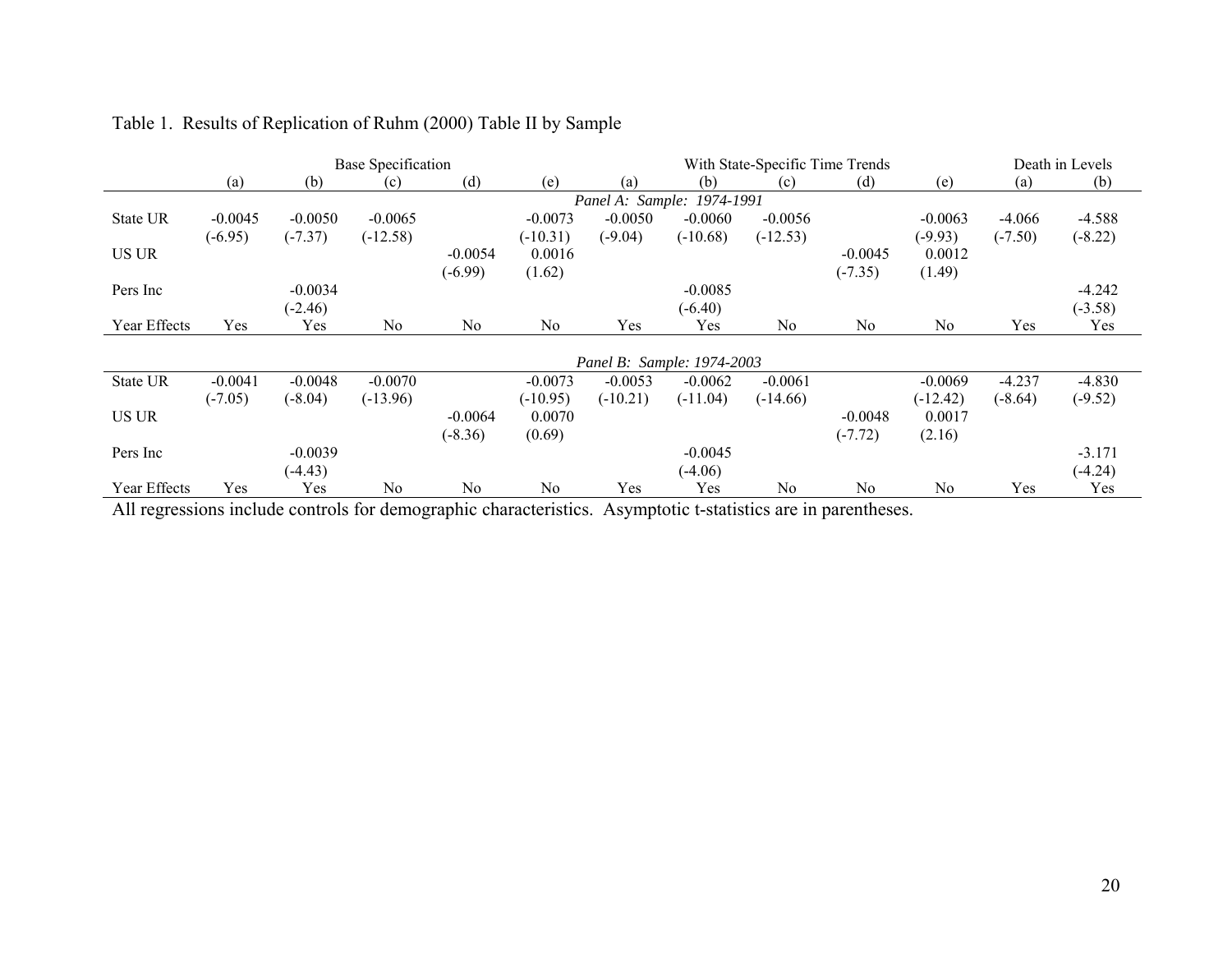|              | (a)       | (b)                  | (c)                 | (a)       | (b)                       | (c)                    | (a)       | (b)             | (c)                 |
|--------------|-----------|----------------------|---------------------|-----------|---------------------------|------------------------|-----------|-----------------|---------------------|
|              |           |                      |                     |           | Panel A: 1974-1991 Sample |                        |           |                 |                     |
|              |           | 20-44 year olds      |                     |           | 45-64 year olds           |                        |           | 65 and older    |                     |
| State UR     | $-0.0095$ | $-0.0058$            | $-0.0190$           | $-0.0017$ | $-0.0015$                 | $-0.0035$              | $-0.0018$ | $-0.0019$       | $-0.0052$           |
|              | $(-3.51)$ | $(-2.08)$            | $(-7.17)$           | $(-0.97)$ | $(-0.83)$                 | $(-2.09)$              | $(-2.04)$ | $(-1.97)$       | $(-5.47)$           |
| <b>US UR</b> |           |                      | $-0.0072$           |           |                           | 0.0067                 |           |                 | $-0.0001$           |
|              |           |                      | $(-1.96)$           |           |                           | (2.90)                 |           |                 | $(-0.08)$           |
| Personal Inc |           | 0.0299               |                     |           | 0.0015                    |                        |           | $-2.7E-5$       |                     |
|              |           | (5.18)               |                     |           | (0.40)                    |                        |           | $(-0.01)$       |                     |
|              |           | <b>Heart Disease</b> |                     |           | Cancer                    |                        |           | Flu/pneumonia   |                     |
| State UR     | $-0.0041$ | $-0.0055$            | $-0.0046$           | $1.3E-6$  | $-0.0022$                 | 0.0008                 | $-0.0101$ | $-0.0096$       | $-0.0193$           |
|              | $(-3.29)$ | $(-4.32)$            | $(-3.78)$           | (0.00)    | $(-2.02)$                 | (0.79)                 | $(-3.53)$ | $(-3.24)$       | $(-5.07)$           |
| <b>US UR</b> |           |                      | 0.0060              |           |                           | $-0.0031$              |           |                 | $-0.0125$           |
|              |           |                      | (3.52)              |           |                           | $(-2.27)$              |           |                 | $(-2.35)$           |
| Personal Inc |           | $-0.0110$            |                     |           | $-0.0172$                 |                        |           | 0.0038          |                     |
|              |           | $(-4.24)$            |                     |           | $(-7.72)$                 |                        |           | (0.62)          |                     |
|              |           |                      |                     |           |                           |                        |           |                 |                     |
|              |           | <b>Liver Disease</b> |                     |           | Vehicle accidents         |                        |           | Other accidents |                     |
| State UR     | $-0.0065$ | $-0.0080$            | $-0.0124$           | $-0.0250$ | $-0.0186$                 | $-0.0210$              | $-0.0144$ | $-0.0137$       | $-0.0219$           |
| <b>US UR</b> | $(-2.26)$ | $(-2.69)$            | $(-4.58)$<br>0.0022 | $(-8.03)$ | $(-5.97)$                 | $(-6.65)$<br>$-0.0001$ | $(-5.64)$ | $(-5.18)$       | $(-8.75)$<br>0.0112 |
|              |           |                      | (0.57)              |           |                           | $(-0.01)$              |           |                 | (3.21)              |
| Personal Inc |           | $-0.0119$            |                     |           | 0.0508                    |                        |           | 0.0054          |                     |
|              |           | $(-1.92)$            |                     |           | (7.84)                    |                        |           | (0.95)          |                     |
|              |           |                      |                     |           |                           |                        |           |                 |                     |
|              |           | Suicide              |                     |           | Homicide                  |                        |           |                 |                     |
| State UR     | 0.0037    | 0.0040               | 0.0035              | $-0.0084$ | $-0.0026$                 | $-0.0177$              |           |                 |                     |
|              | (1.35)    | (1.42)               | (1.37)              | $(-1.76)$ | $(-0.53)$                 | $(-3.80)$              |           |                 |                     |
| <b>US UR</b> |           |                      | $-0.0066$           |           |                           | $-0.0010$              |           |                 |                     |
|              |           |                      | $(-1.87)$           |           |                           | $(-0.16)$              |           |                 |                     |
| Personal Inc |           | 0.0026               |                     |           | 0.0461                    |                        |           |                 |                     |
|              |           | (0.44)               |                     |           | (4.51)                    |                        |           |                 |                     |

## Table 2. Results of Replication of Ruhm (2000) Table III by Sample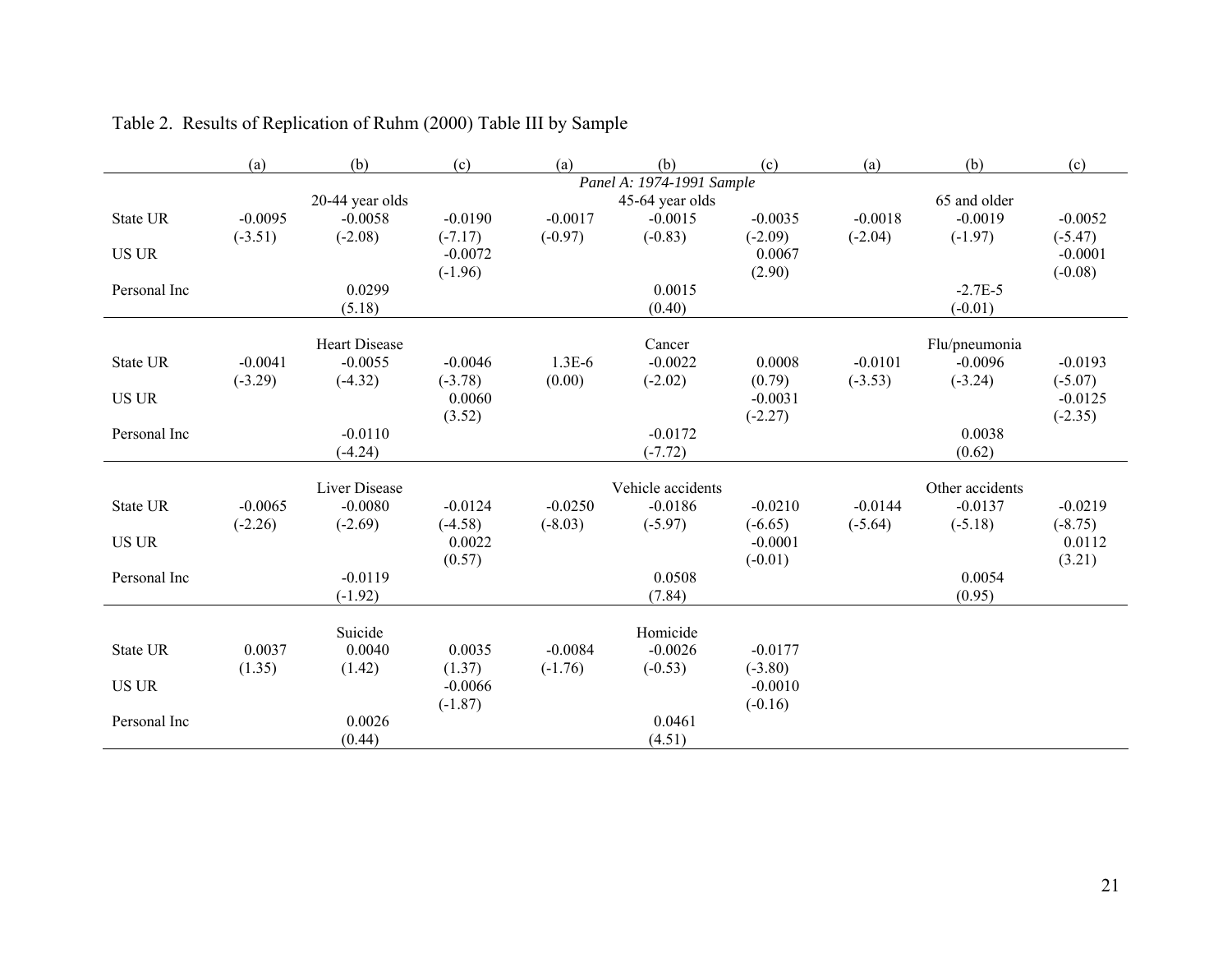#### Table 2 continued

|              | (a)                       | (b)                  | (c)                 | (a)       | (b)               | (c)                 | (a)       | (b)             | (c)       |
|--------------|---------------------------|----------------------|---------------------|-----------|-------------------|---------------------|-----------|-----------------|-----------|
|              | Panel B: 1974-2003 Sample |                      |                     |           |                   |                     |           |                 |           |
|              |                           | 20-44 year olds      |                     |           | 45-64 year olds   |                     |           | 65 and older    |           |
| State UR     | $-0.0088$                 | $-0.0051$            | $-0.0200$           | $-0.0030$ | $-0.0027$         | $-0.0018$           | $-0.0018$ | $-0.0017$       | $-0.0058$ |
|              | $(-4.01)$                 | $(-2.23)$            | $(-8.67)$           | $(-2.21)$ | $(-1.90)$         | $(-1.28)$           | $(-2.69)$ | $(-2.40)$       | $(-7.87)$ |
| <b>US UR</b> |                           |                      | $-0.0013$           |           |                   | 0.0064              |           |                 | $-0.0025$ |
|              |                           | 0.0202               | $(-0.40)$           |           | 0.0017            | (3.20)              |           | 0.0007          | $(-2.28)$ |
| Personal Inc |                           | (6.04)               |                     |           | (0.80)            |                     |           | (0.68)          |           |
|              |                           |                      |                     |           |                   |                     |           |                 |           |
|              |                           | <b>Heart Disease</b> |                     |           | Cancer            |                     |           | Flu/pneumonia   |           |
| State UR     | $-0.0034$                 | $-0.0058$            | $-0.0041$           | 0.0006    | $-0.0022$         | 0.0017              | $-0.0112$ | $-0.0103$       | $-0.0187$ |
|              | $(-3.08)$                 | $(-5.22)$            | $(-3.73)$           | (0.72)    | $(-2.59)$         | (2.08)              | $(-4.48)$ | $(-3.94)$       | $(-5.55)$ |
| <b>US UR</b> |                           |                      | 0.0015              |           |                   | $-0.0010$           |           |                 | $-0.0058$ |
|              |                           |                      | (0.94)              |           |                   | $(-0.83)$           |           |                 | $(-1.18)$ |
| Personal Inc |                           | $-0.0132$            |                     |           | $-0.0150$         |                     |           | 0.0051          |           |
|              |                           | $(-7.97)$            |                     |           | $(-12.01)$        |                     |           | (1.32)          |           |
|              |                           | Liver Disease        |                     |           | Vehicle accidents |                     |           | Other accidents |           |
| State UR     | $-0.0040$                 | $-0.0076$            | $-0.0105$           | $-0.0232$ | $-0.0169$         | $-0.0145$           | $-0.0133$ | $-0.0098$       | $-0.0233$ |
|              | $(-1.40)$                 | $(-2.56)$            | $(-3.80)$           | $(-9.24)$ | $(-6.65)$         | $(-5.66)$           | $(-5.16)$ | $(-3.69)$       | $(-8.29)$ |
| <b>US UR</b> |                           |                      | 0.0033              |           |                   | $-0.0055$           |           |                 | 0.0088    |
|              |                           |                      | (0.83)              |           |                   | $(-1.47)$           |           |                 | (2.14)    |
| Personal Inc |                           | $-0.0190$            |                     |           | 0.0337            |                     |           | 0.0186          |           |
|              |                           | $(-4.37)$            |                     |           | (8.97)            |                     |           | (4.74)          |           |
|              |                           |                      |                     |           |                   |                     |           |                 |           |
|              |                           | Suicide              |                     |           | Homicide          |                     |           |                 |           |
| State UR     | 0.0068                    | 0.0051               | 0.0067              | $-0.0111$ | $-0.0076$         | $-0.0146$           |           |                 |           |
| <b>US UR</b> | (3.04)                    | (2.21)               | (3.16)<br>$-0.0025$ | $(-2.55)$ | $(-1.70)$         | $(-3.45)$<br>0.0123 |           |                 |           |
|              |                           |                      | $(-0.81)$           |           |                   | (1.99)              |           |                 |           |
| Personal Inc |                           | $-0.0089$            |                     |           | 0.0182            |                     |           |                 |           |
|              |                           | $(-2.59)$            |                     |           | (2.75)            |                     |           |                 |           |

Note: All regressions are fixed effects estimates including controls for demographic variables and year dummy variables. Numbers in parentheses are t-statistics. All mortality measures are logged.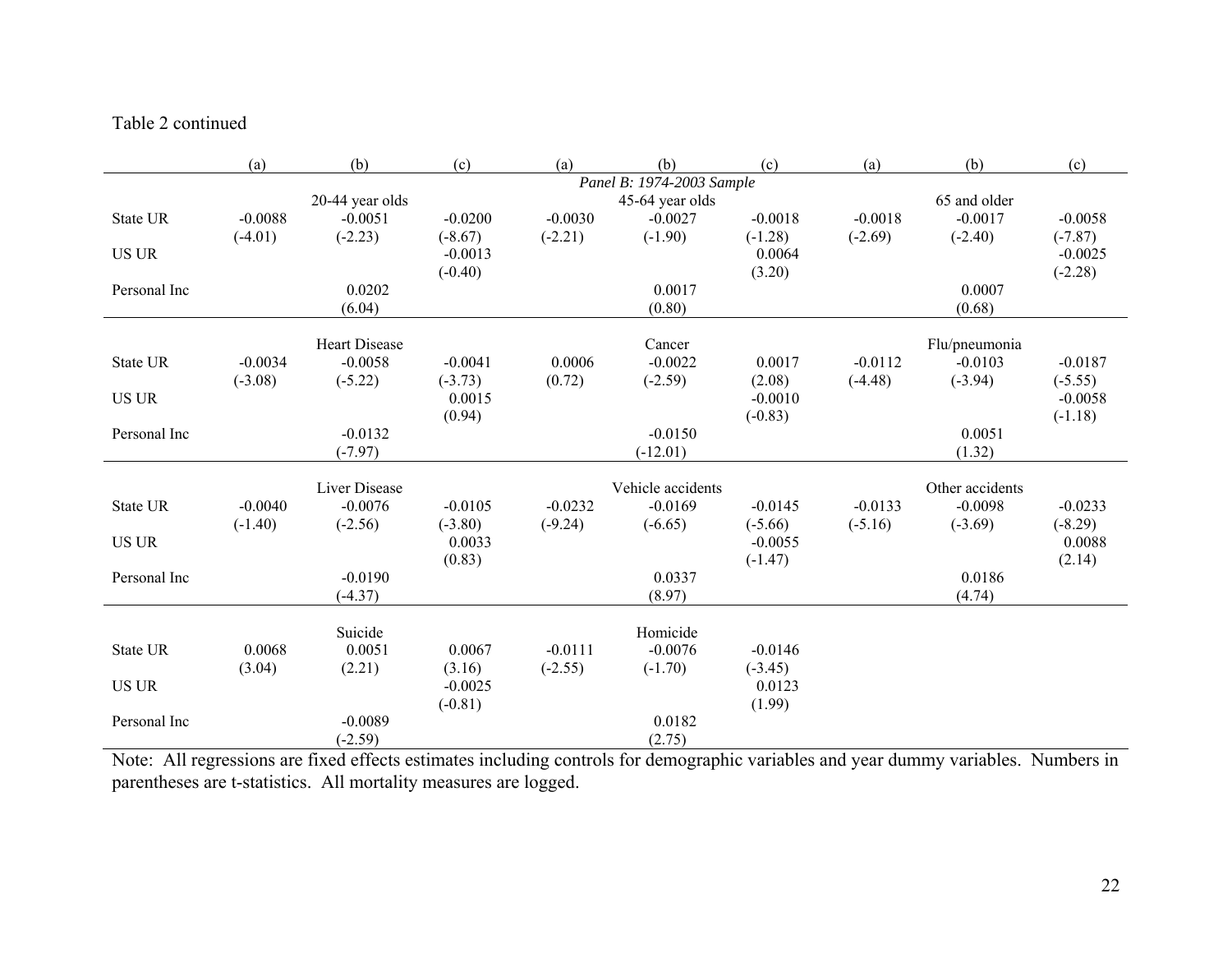|                        |              | 1974-1991 Sample |              | 1974-2003 Sample |
|------------------------|--------------|------------------|--------------|------------------|
|                        | Short-run    | Long-run         | Short-run    | Long-run         |
| Dependent Variable     | Effect       | Effect           | Effect       | Effect           |
| Overall Mortality      | $-0.0042***$ | $0.0142*$        | $-0.0039***$ | $0.0182**$       |
|                        | $(-5.87)$    | (1.78)           | $(-6.33)$    | (2.51)           |
| Mortality 20-44 yr old | $-0.0062**$  | $0.0532***$      | $-0.0047**$  | $0.0779***$      |
|                        | $(-2.28)$    | (4.12)           | $(-2.08)$    | (5.83)           |
| Mortality 45-64 yr old | $-0.0011$    | $0.0256***$      | 0.0004       | $0.0269***$      |
|                        | $(-0.62)$    | (3.53)           | (0.30)       | (3.60)           |
| Mortality 65 plus      | $-0.0010$    | 0.0017           | $-0.0007$    | 0.0033           |
|                        | $(-1.04)$    | (0.20)           | $(-1.03)$    | (0.42)           |
| <b>Heart Disease</b>   | $-0.0043***$ | $-0.0156$        | $-0.0040***$ | $-0.0032$        |
|                        | $(-3.28)$    | $(-1.14)$        | $(-3.45)$    | $(-0.26)$        |
| Cancer                 | $-0.0001$    | 0.01159          | $-0.0006$    | 0.0106           |
|                        | $(-0.13)$    | (1.26)           | $(-0.72)$    | (1.34)           |
| Flu/pneumonia          | $-0.0101***$ | $-0.0543***$     | $-0.0123***$ | $-0.0753***$     |
|                        | $(-3.48)$    | $(-2.79)$        | $(-4.72)$    | $(-3.97)$        |
| Liver Disease          | $-0.0032$    | $0.0841***$      | $-0.0060**$  | $0.0469**$       |
|                        | $(-1.06)$    | (3.67)           | $(-2.03)$    | (2.40)           |
| Vehicle accidents      | $-0.0217***$ | $-0.0056$        | $-0.0164***$ | 0.0318           |
|                        | $(-6.68)$    | $(-0.25)$        | $(-6.15)$    | (1.57)           |
| Other accidents        | $-0.0162***$ | $0.0683***$      | $-0.0114***$ | $0.0670***$      |
|                        | $(-6.14)$    | (2.81)           | $(-4.31)$    | (3.00)           |
| Suicide                | 0.0015       | 0.0017           | 0.0030       | 0.0212           |
|                        | (0.55)       | (0.08)           | (1.31)       | (1.08)           |
| Homicide               | $-0.0001$    | $0.1711***$      | $-0.0034$    | $0.2275***$      |
|                        | $(-0.02)$    | (4.34)           | $(-0.73)$    | (6.39)           |

Table 3. Short-run and Long-run Effects of Unemployment on Mortality

Notes: All mortality measures are in log form. Numbers in parentheses are tstatistics. Regressions include demographic controls, year dummy variables, and per capita personal income. The 'Long-run Effect' is proxied by the average state unemployment rate, while the 'Short-run Effect' is proxied by the year specific difference in the actual unemployment rate and the average unemployment rate.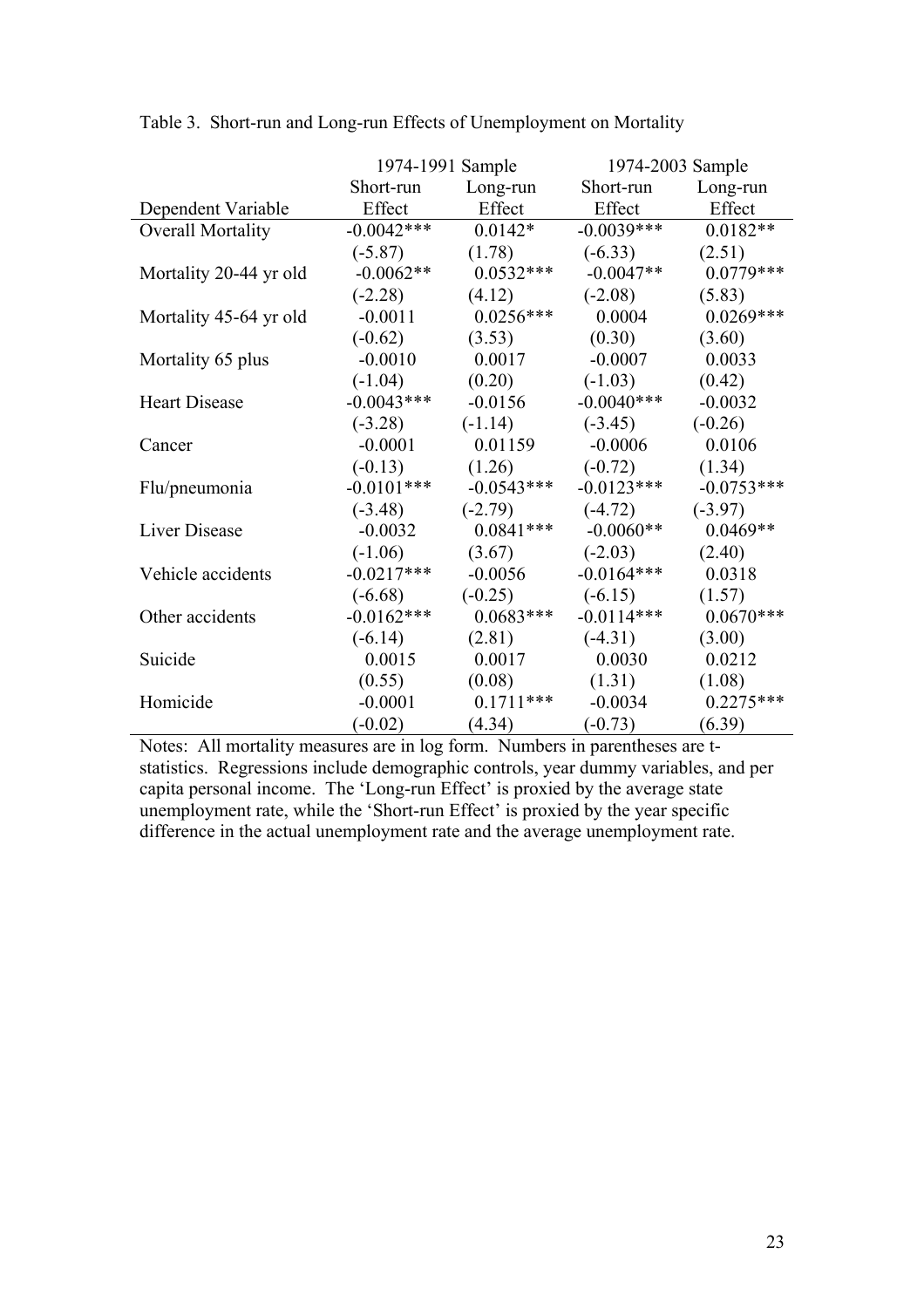| Mortality measure      | p<0.10 | p<0.05 |
|------------------------|--------|--------|
| Overall Mortality      | 71.7%  | 66.7%  |
| Mortality 20-44 yr old | 58.2%  | 51.5%  |
| Mortality 45-64 yr old | 55.8%  | 49.1%  |
| Mortality 65 plus      | 68.5%  | 61.7%  |
| Cardio                 | 65.3%  | 58.9%  |
| Neoplasm               | 59.8%  | 52.8%  |
| Flu                    | 57.0%  | 49.3%  |
| Liver                  | 65.5%  | 57.8%  |
| Vehicle                | 69.5%  | 63.9%  |
| Other accidents        | 70.7%  | 63.7%  |
| Suicide                | 60.5%  | 53.4%  |
| Homicide               | 59.4%  | 52.9%  |

Table 4. Table of Percentages of significant correlations of error terms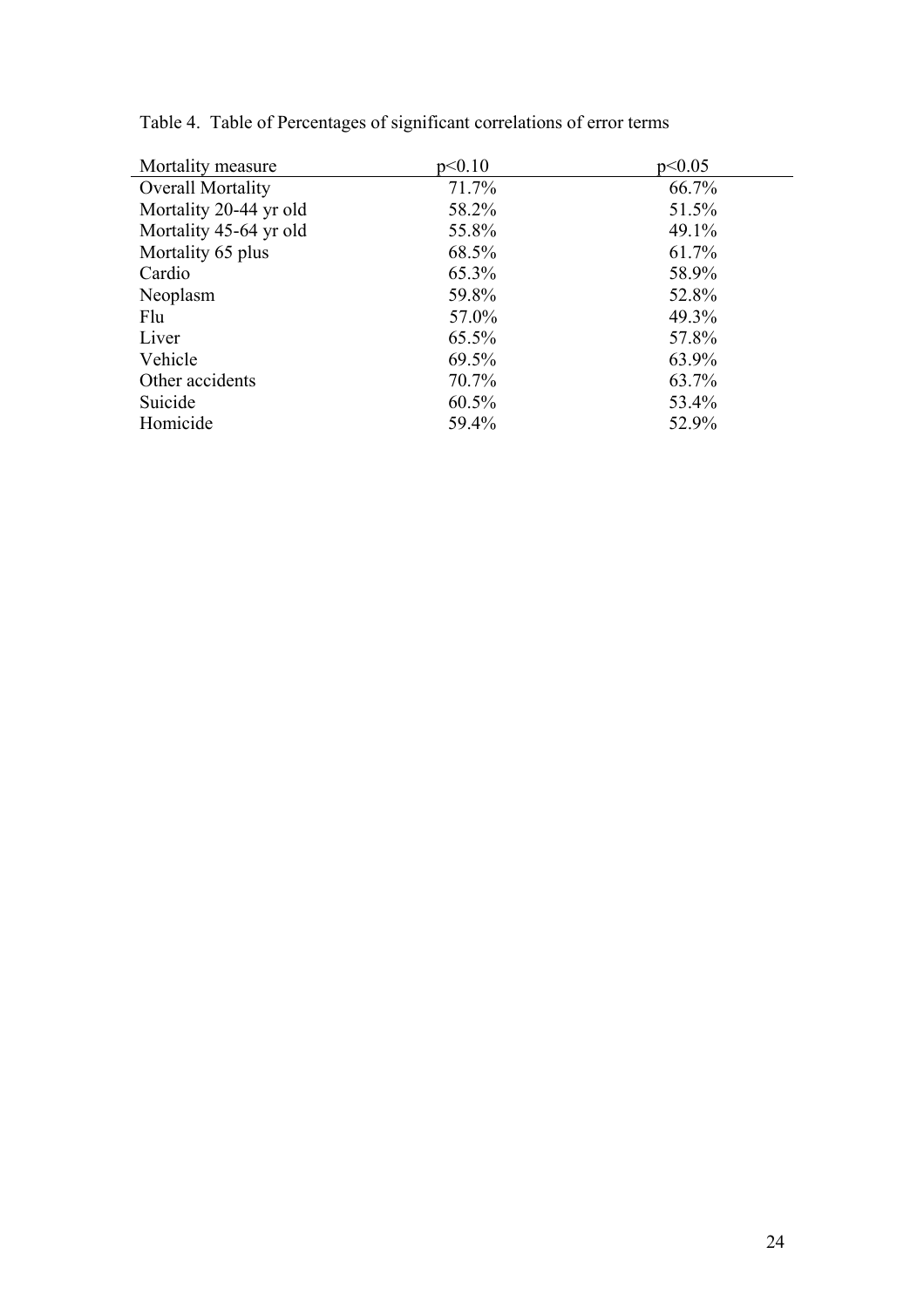Table 5. Feasible GLS results.

| Dependent Variable       | Unemployment | Short-run Effect Long-run Effect |               |
|--------------------------|--------------|----------------------------------|---------------|
| <b>Overall Mortality</b> | $0.0006***$  | $-0.0027***$                     | $0.0056***$   |
|                          | (4.08)       | $(-10.84)$                       | (20.80)       |
| Mortality 20-44 yr old   | $0.0170***$  | $-0.0079***$                     | $0.0518***$   |
|                          | (31.47)      | $(-16.47)$                       | (65.98)       |
| Mortality 45-64 yr old   | $0.0082***$  | $-0.0002$                        | $0.0202***$   |
|                          | (27.67)      | $(-0.73)$                        | (36.14)       |
| Mortality 65 plus        | $0.0010***$  | $-0.0007$ ***                    | $0.0035***$   |
|                          | (5.51)       | $(-3.57)$                        | (10.92)       |
| Heart disease            | $-0.0063***$ | $-0.0008***$                     | $-0.0143***$  |
|                          | $(-25.78)$   | $(-2.66)$                        | $(-27.65)$    |
| Cancer                   | $0.0040***$  | $0.0033***$                      | $0.0052***$   |
|                          | (17.80)      | (12.74)                          | (10.42)       |
| Flu/pneumonia            | $-0.0230***$ | $-0.0161***$                     | $-0.0314***$  |
|                          | $(-36.06)$   | $(-14.41)$                       | $(-34.16)$    |
| Liver disease            | $0.0274***$  | $-0.0014$                        | $0.0695***$   |
|                          | (24.16)      | $(-1.09)$                        | (36.22)       |
| Vehicle accidents        | $-0.0258***$ | $-0.0300$ ***                    | $-0.0209$ *** |
|                          | $(-33.61)$   | $(-32.48)$                       | $(-15.44)$    |
| Other accidents          | $0.0103***$  | $-0.0190***$                     | 0.0499***     |
|                          | (11.98)      | $(-37.31)$                       | (29.91)       |
| Suicide                  | $0.0013*$    | $-0.0017$                        | $0.0053***$   |
|                          | (1.80)       | $(-1.56)$                        | (5.14)        |
| Homicide                 | $0.0424***$  | $-0.0036***$                     | $0.1050***$   |
|                          | (27.80)      | $(-2.67)$                        | (23.29)       |

Notes: All regressions include demographic controls, year dummy variables and per capita personal income. All dependent variables are in log form. Numbers in parentheses are t-statistics.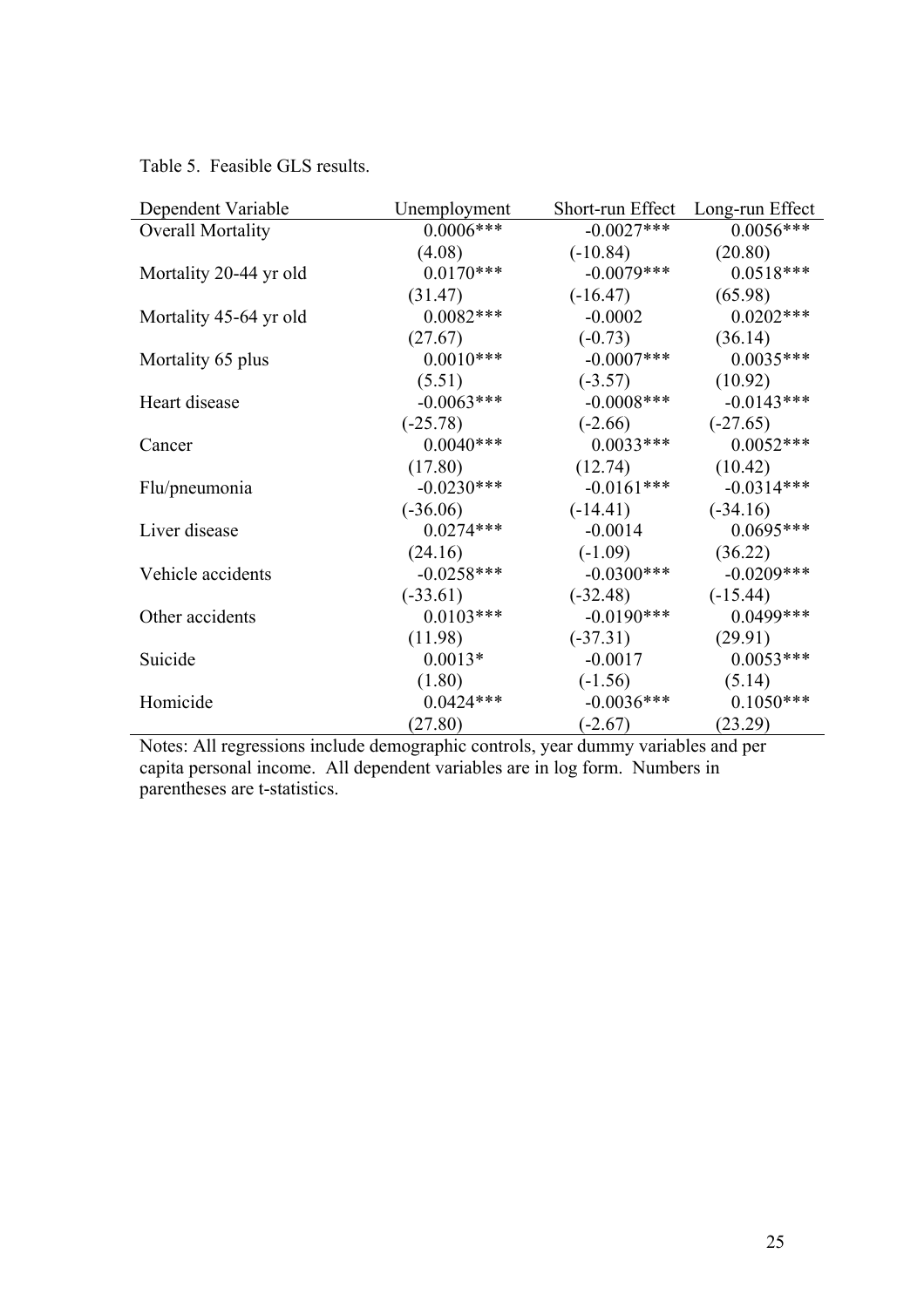| <b>Mortality Measure</b> | <b>Random Effects Estimates</b> | <b>FGLS</b> Estimates |
|--------------------------|---------------------------------|-----------------------|
| <b>Overall Mortality</b> | 4.7                             | 2.1                   |
| Mortality 20-44 yr old   | 16.8                            | 6.6                   |
| Mortality 45-64 yr old   | <b>NA</b>                       | 101.0                 |
| Mortality 65 plus        | 4.7                             | 5.0                   |
| Heart disease            | <b>NA</b>                       | <b>NA</b>             |
| Cancer                   | 17.7                            | <b>NA</b>             |
| Flu/pneumonia            | <b>NA</b>                       | <b>NA</b>             |
| Liver disease            | 7.8                             | 49.6                  |
| Vehicle accidents        | 1.9                             | <b>NA</b>             |
| Other accidents          | 5.9                             | 2.6                   |
| Suicide                  | NA                              | 3.1                   |
| Homicide                 | 66.9                            | 29.1                  |

Table 6. Percentage Point Increase Needed in Short-run Unemployment Rates to Counteract a One Percentage Point Increase in the Long-run Unemployment Rate

Note: NA indicates that the short-run and long-run effects have the same sign. The 'Random Effects Estimates' are based on the short- and long-run estimates from Table 3. The 'FGLS Estimates' are based on the short- and long-run estimates from Table 5.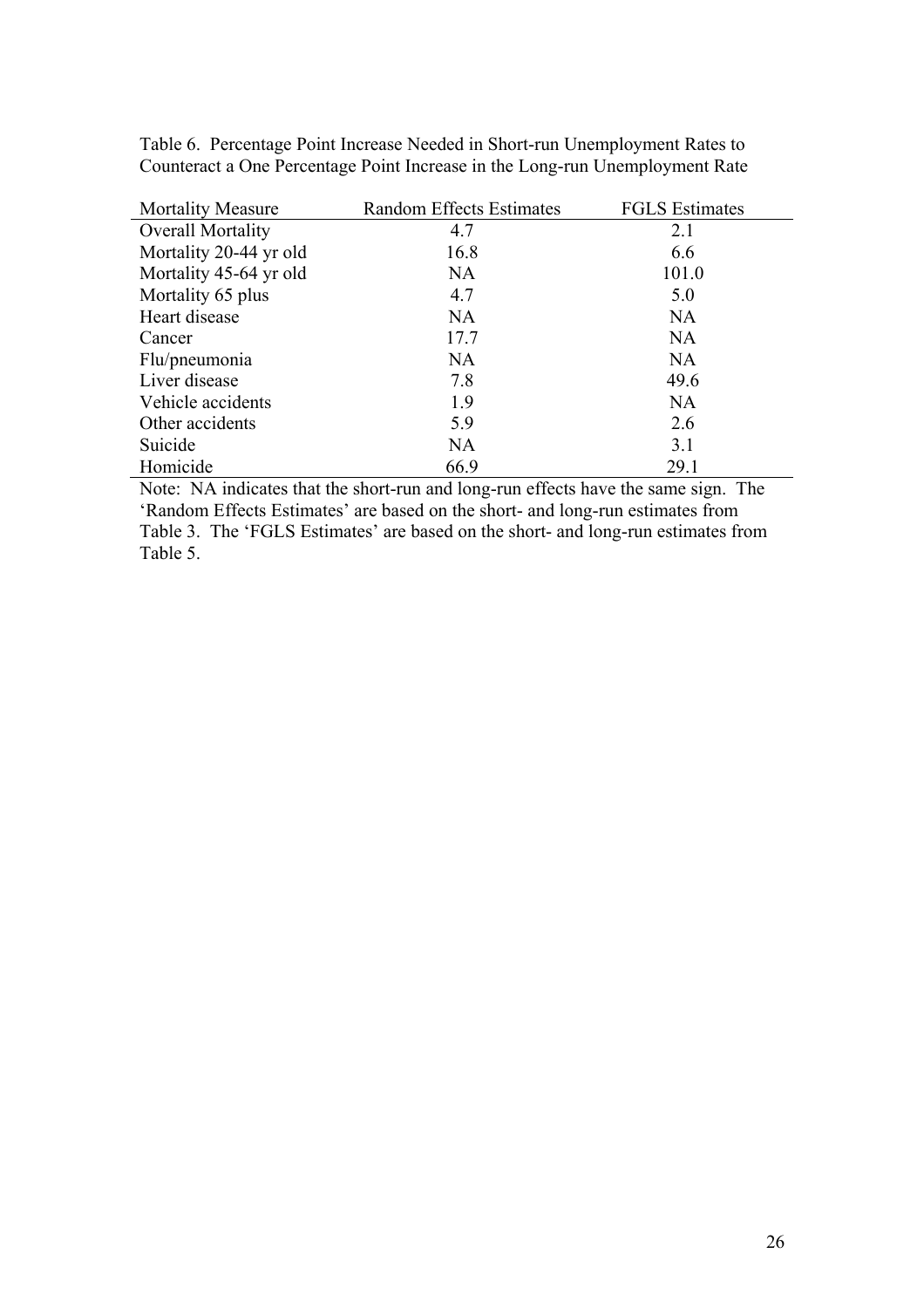Figure 1

# Unemployment Rate 6 B time 5.5 C 5.21 D 5  $\overline{\phantom{a}}$   $\overline{\phantom{a}}$   $\overline{\phantom{a}}$   $\overline{\phantom{a}}$   $\overline{\phantom{a}}$   $\overline{\phantom{a}}$   $\overline{\phantom{a}}$   $\overline{\phantom{a}}$   $\overline{\phantom{a}}$   $\overline{\phantom{a}}$   $\overline{\phantom{a}}$   $\overline{\phantom{a}}$   $\overline{\phantom{a}}$   $\overline{\phantom{a}}$   $\overline{\phantom{a}}$   $\overline{\phantom{a}}$   $\overline{\phantom{a}}$   $\overline{\phantom{a}}$   $\over$ t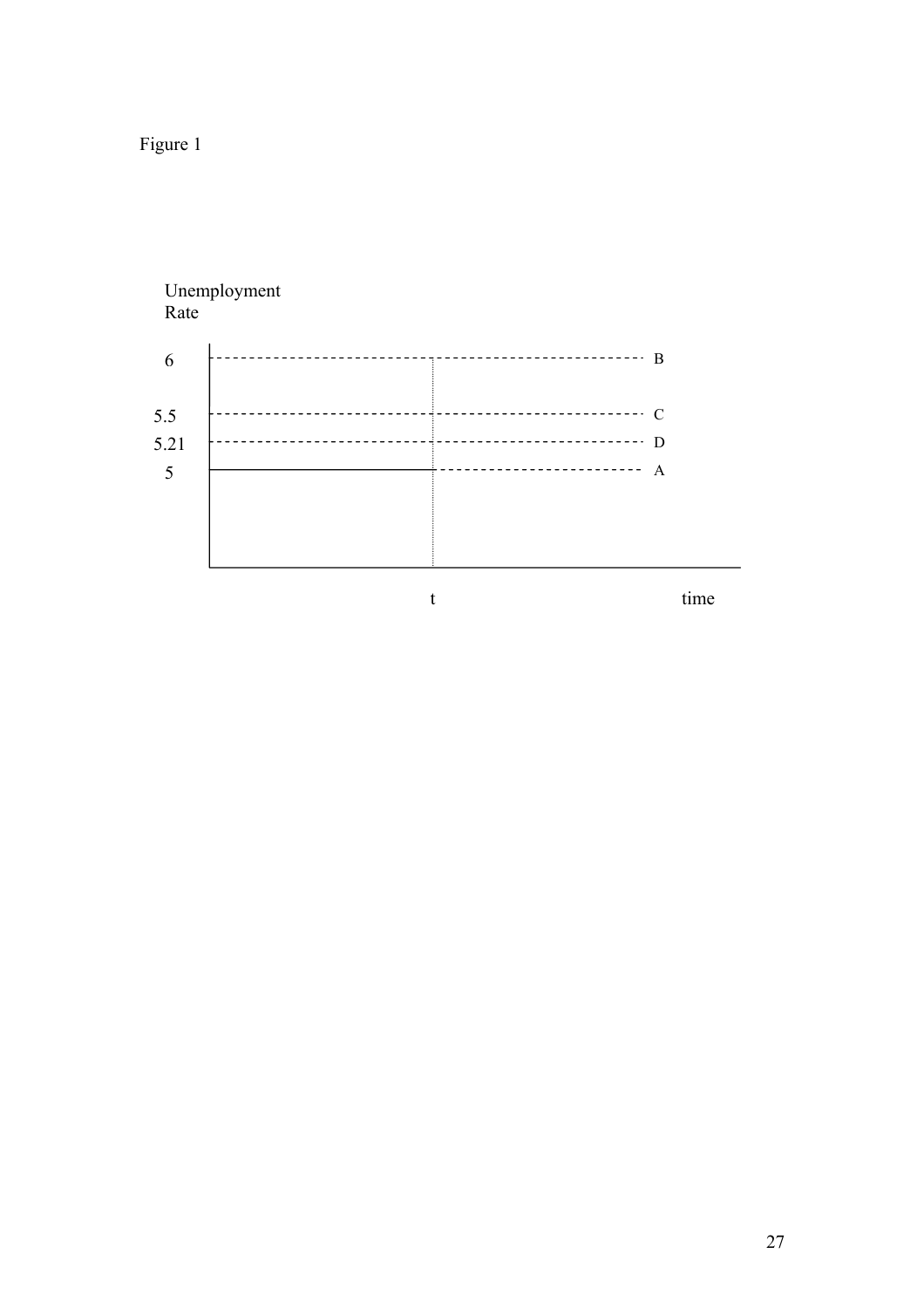|                                               |        | 1974-1992 Sample<br>Standard |        | 1974-2003 Sample<br>Standard |
|-----------------------------------------------|--------|------------------------------|--------|------------------------------|
| Variable                                      | Mean   | Deviation                    | Mean   | Deviation                    |
| Death rate per 100,000 population             |        |                              |        |                              |
| All causes                                    | 873.4  | 106.9                        | 865.1  | 113.4                        |
| All causes, 20-44 year olds                   | 161.9  | 29.4                         | 158.2  | 30.1                         |
| All causes, 45-64 year olds                   | 917.6  | 129.8                        | 814.2  | 167.7                        |
| All causes, $>= 65$ year olds                 | 5173.2 | 368.2                        | 5117.7 | 365.1                        |
| Malignant neoplasms (140-208)                 | 188.5  | 29.5                         | 192.6  | 30.2                         |
| Major cardiovascular diseases (390-448)       | 416.3  | 71.5                         | 383.3  | 76.5                         |
| Influenza and pneumonia (480-487)             | 26.8   | 5.9                          | 27.1   | 6.3                          |
| Chronic liver disease and cirrhosis (571)     | 12.3   | 3.9                          | 11.0   | 3.5                          |
| Motor vehicle accidents (E810-825)            | 20.8   | 5.6                          | 18.6   | 5.8                          |
| Other accidents (E800-807, E826-949)          | 21.6   | 4.9                          | 20.7   | 4.6                          |
| Suicides (e950-959)                           | 12.3   | 2.8                          | 11.9   | 2.8                          |
| Homicides and legal intervention (E960-978)   | 9.4    | 4.1                          | 8.6    | 4.0                          |
| <b>Explanatory Variables</b>                  |        |                              |        |                              |
| State unemployment rate                       | 6.7    | 2.2                          | 6.2    | 2.0                          |
| Income per capita (thousands of 1987 dollars) | 14.7   | 2.7                          | 17.0   | 3.9                          |
| % of population under 5 years old             | 7.4    | 0.8                          | 7.3    | 0.8                          |
| % of population aged 65 and over              | 11.6   | 2.0                          | 12.1   | 2.1                          |
| High school dropouts (% of 25 and older pop)  | 31.8   | 7.8                          | 26.9   | 8.5                          |
| High school degree (% of 25 and older pop)    | 51.1   | 5.3                          | 53.1   | 5.4                          |
| College graduate (% of 25 and older pop)      | 17.2   | 3.8                          | 19.9   | 5.1                          |
| % of population who are black                 | 11.8   | 8.0                          | 12.2   | 8.1                          |
| % of population who are Hispanic              | 7.2    | 8.1                          | 9.2    | 9.7                          |

### Appendix Table 1. Means of Data

Note: All variables are weighted by state populations. The unemployment rate refers to civilians aged sixteen and over. For the mortality rates, numbers in parentheses refer to the category listings from the Ninth Revision of the International Classification of Diseases.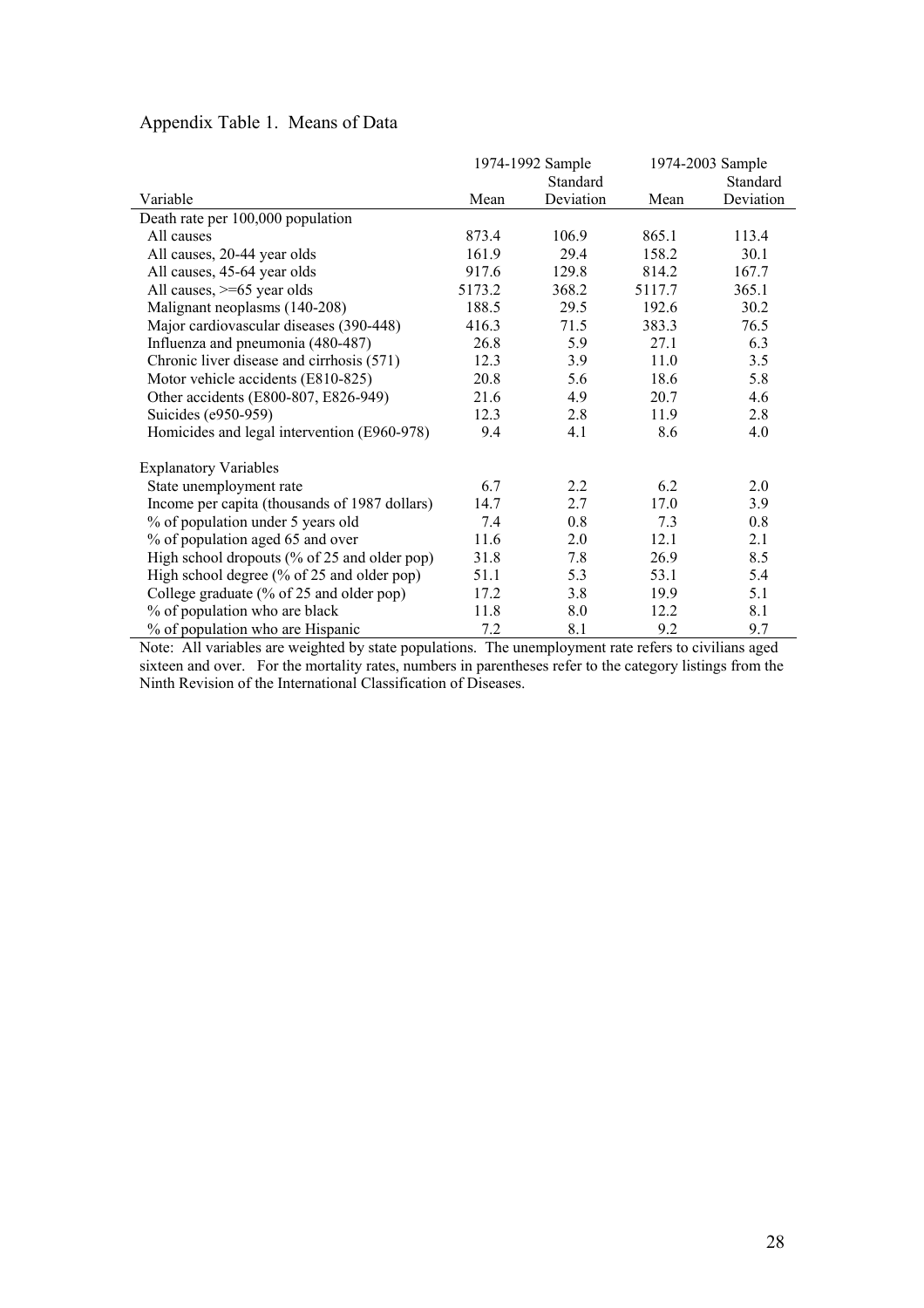| Dependent Variable       | 1974-1991 Sample | 1974-2003 Sample |
|--------------------------|------------------|------------------|
| <b>Overall Mortality</b> | $-0.0040***$     | $-0.0037***$     |
|                          | $(-5.65)$        | $(-6.00)$        |
| Mortality 20-44 yr old   | $-0.0036$        | $-0.0021$        |
|                          | $(-1.34)$        | $(-0.95)$        |
| Mortality 45-64 yr old   | 0.0005           | 0.0015           |
|                          | (0.27)           | (1.06)           |
| Mortality 65 plus        | $-0.0009$        | $-0.0007$        |
|                          | $(-1.01)$        | $(-0.97)$        |
| Heart disease            | $-0.0044***$     | $-0.0039***$     |
|                          | $(-3.37)$        | $(-3.46)$        |
| Cancer                   | 0.0001           | $-0.0005$        |
|                          | (0.06)           | $(-0.53)$        |
| Flu/pneumonia            | $-0.0112***$     | $-0.0138***$     |
|                          | $(-3.87)$        | $(-5.29)$        |
| Liver disease            | $-0.0018$        | $-0.0047$        |
|                          | $(-0.60)$        | $(-1.59)$        |
| Vehicle accidents        | $-0.0213***$     | $-0.0155***$     |
|                          | $(-6.64)$        | $(-5.86)$        |
| Other accidents          | $-0.0151***$     | $-0.0101***$     |
|                          | $(-5.74)$        | $(-3.86)$        |
| Suicide                  | 0.0016           | 0.0033           |
|                          | (0.56)           | (1.44)           |
| Homicide                 | 0.0027           | 0.0011           |
|                          | (0.55)           | (0.24)           |

Appendix Table 2. Coefficient on Unemployment for Random Effects Estimates

Note: Dependent variables are in log form. All regressions include demographic variables, , year dummies, and per capita personal income. Numbers in parentheses are t-statistics.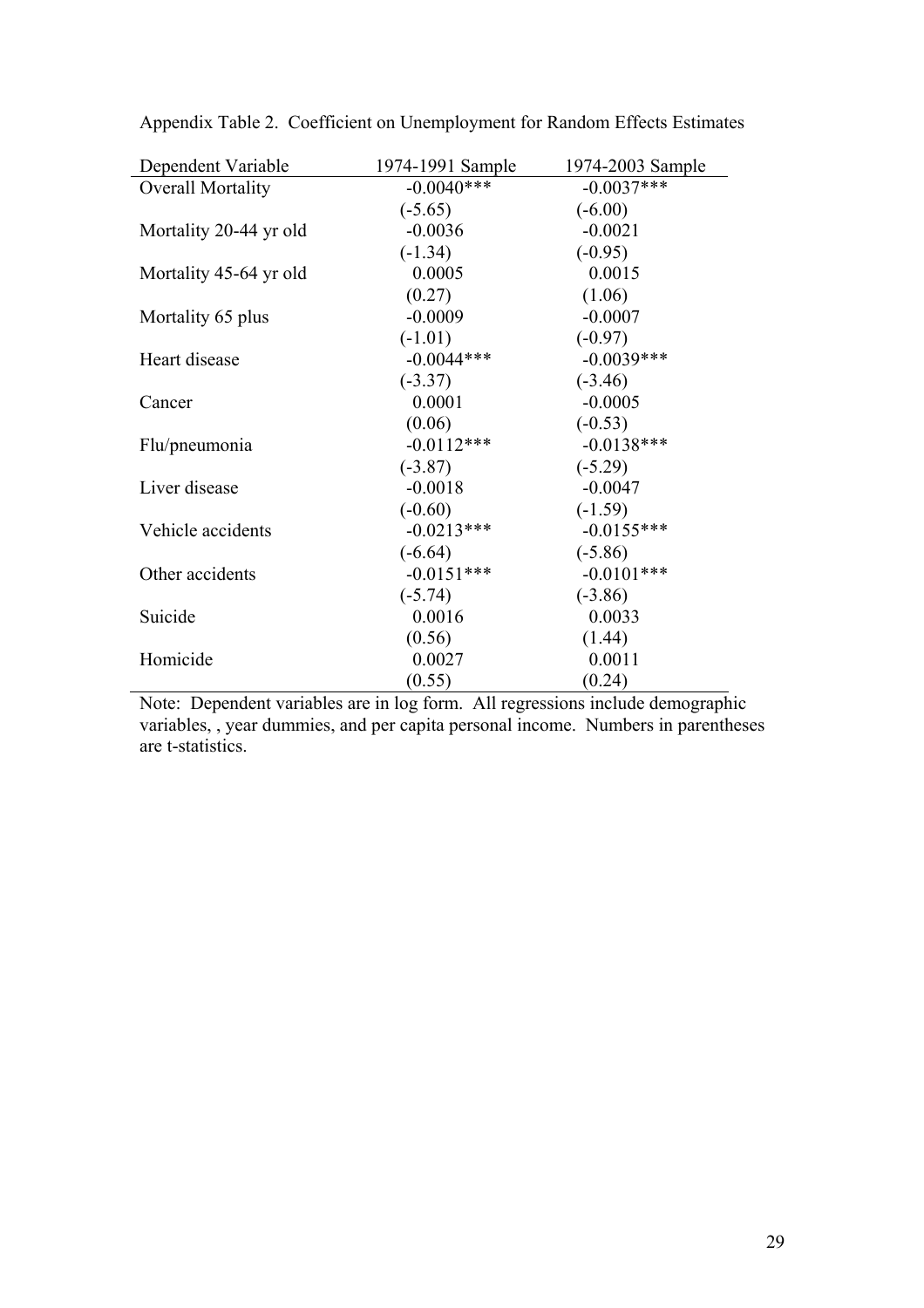#### Footnotes

 $\overline{a}$ 

<sup>1</sup> One potential problem is the reclassification of the ICD mortality categories in 1999 from the ICD-9 classification to the ICD-10 classification. However, since the mortality categories used by Ruhm are broad, the conversion back to ICD-9 categories is straightforward to accomplish.

 $2^2$  The only major difference is the sign of the per capita personal income variable, which is negative in our estimations an often positive in Ruhm (2000). It is not clear where Ruhm's data on income comes from, although it is likely from the *Statistical Abstract of the United States*. The data on personal income used in the present study are obtained on from the US Bureau of Economic Analysis website (http://www.bea.gov/regional/spi/). While our results seem to make more intuitive sense in that increased income should decrease mortality, the key issue is that it does not seem to affect the key coefficient of interest – that is the coefficient on the unemployment rate.

 $3$  To make sure that the observed relationship in the previous section is not sensitive to the choice of fixed or random effects estimation, Appendix Table 2 reports the random effects coefficients on the unemployment rate. It is important to note that the coefficients which are statistically significant consistently indicate a negative relationship between the unemployment rate and mortality in line with the earlier findings. This is an important issue, since it shows that the relationship found in the 'within' estimators in Ruhm, are also found in the 'between' estimators implied by the random effects estimators.

<sup>4</sup> This methodology is similar but not identical to Gottschalk *et al.* (1994) in the context of earnings.

30